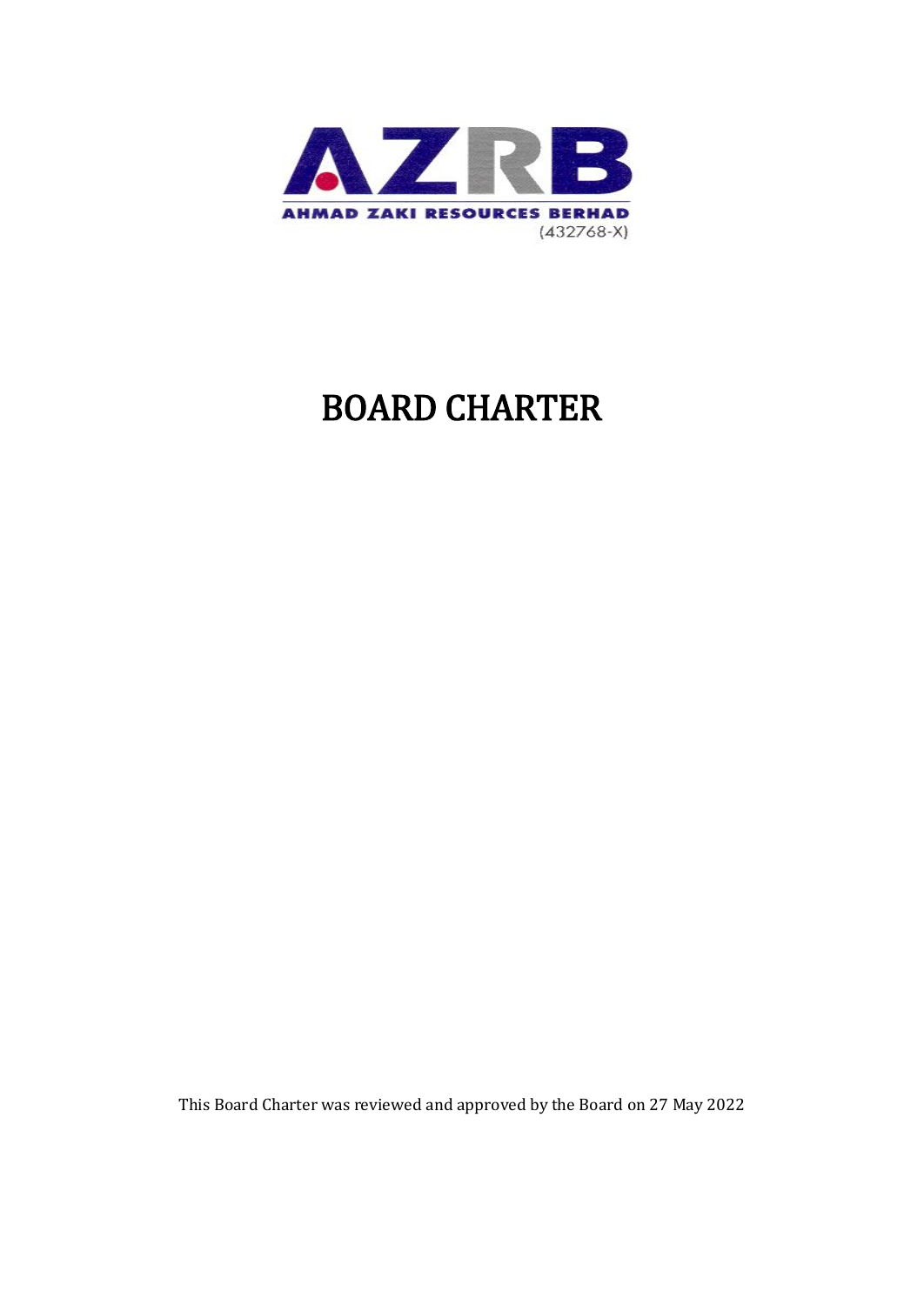

#### TABLE OF CONTENTS

| No. | Subject                                                          | Page           |
|-----|------------------------------------------------------------------|----------------|
| 1.  | Objectives                                                       | 3              |
| 2.  | Composition, Size and Tenure of the Board                        | 3              |
| 3.  | Roles and Responsibilities of the Board                          | 6              |
| 4.  | <b>Board Structures and Procedures</b>                           | $\overline{7}$ |
| 5.  | Relationship of the Board to Management                          | 9              |
| 6.  | Supply of Information and Rights of Directors                    | 9              |
| 7.  | <b>Independent Directors</b>                                     | 9              |
| 8.  | Directors' Training                                              | 10             |
| 9.  | Ethical Standards, Integrity and Legal Duties                    | 10             |
| 10. | Confidentiality                                                  | 10             |
| 11. | Chairman and Group Managing Director                             | 10             |
| 12. | <b>Board Committees</b>                                          | 12             |
| 13. | Role of the Company Secretary                                    | 13             |
| 14. | <b>Code of Business Ethics</b>                                   | 14             |
| 15. | Appendix 1: Definition of Independent Director                   | 15             |
| 16. | Appendix 2: Audit and Risk Committee Terms of Reference          | 16             |
| 17. | Appendix 3: Nomination Committee Terms of Reference              | 24             |
| 18. | Appendix 4: Remuneration Committee Terms of Reference            | 26             |
| 19. | Appendix 5: Employees' Share Scheme Committee Terms of Reference | 28             |
| 20. | Appendix 6: List of Board and Board Committee Members            | 33             |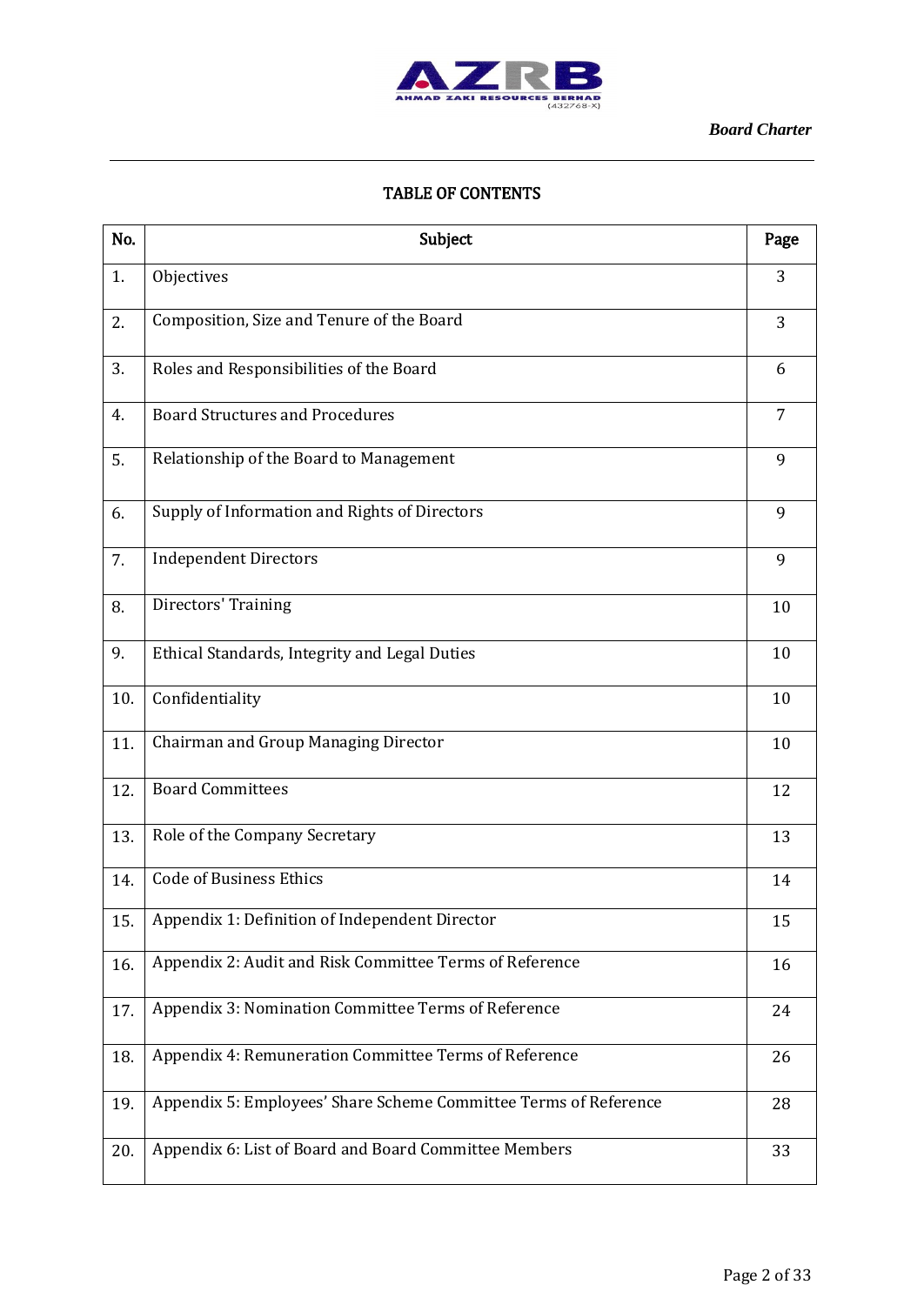

## 1.0 OBJECTIVES

- 1.1 The objectives of this Board Charter are to ensure that all Board members acting on behalf of the Company are aware of their duties and responsibilities as Board members and the various legislations and regulations affecting their conduct and that the principles and practices of good Corporate Governance are applied in all their dealings in respect, and on behalf of, the Company.
- 1.2 This Board Charter is subject to the provisions of the Malaysian Code on Corporate Governance 2017 ("MCCG"), Main Market Listing Requirements ("Listing Requirements") of Bursa Malaysia Securities Berhad ("Bursa Malaysia"), Companies Act, 2016, the Constitution of Ahmad Zaki Resources Berhad ("AZRB" or "the Company") and other applicable laws or regulatory provisions.

# 2.0 COMPOSITION, SIZE AND TENURE OF THE BOARD

- 2.1 As set out in the Company's Constitution, unless otherwise determined by the Company at the general meeting, the number of Directors shall not be less than two (2) or not more than eleven (11) Directors. At least one-third (1/3) of the Board should consist of Independent Non-Executive Directors.
- 2.2 The Board comprises members with relevant expertise and experience drawn from various backgrounds to ensure the Group is steered and guided by an accountable and competent Board.
- 2.3 The Board shall include a balance of Executive Directors and Non-Executive Directors (including Independent Non-Executives) such that no individual or a group of individuals can dominate the Board's decision making. The Board shall identify a Senior Independent Non-Executive Director of the Board, whom concerns may be conveyed to.
- 2.4 Non-Executive Directors shall be persons of caliber, credibility and have the necessary skill and experience to bring an independent judgment to bear on the issues of strategy, performance and resources including key appointments and standards of conduct.
- 2.5 The Board is to be chaired by a Non-Executive Director, appointed by the Board from its members.
- 2.6 The office of a Director shall become vacant if the Director becomes of unsound mind, bankrupt or is absent from more that 50% of the total Board of Directors' meetings held during a financial year or is convicted by a court of law, whether within or outside of Malaysia.
- 2.7 Each Director shall not hold more than five (5) directorships in listed issuers and shall devote sufficient time and effort to carry out the responsibilities and duties as a Director.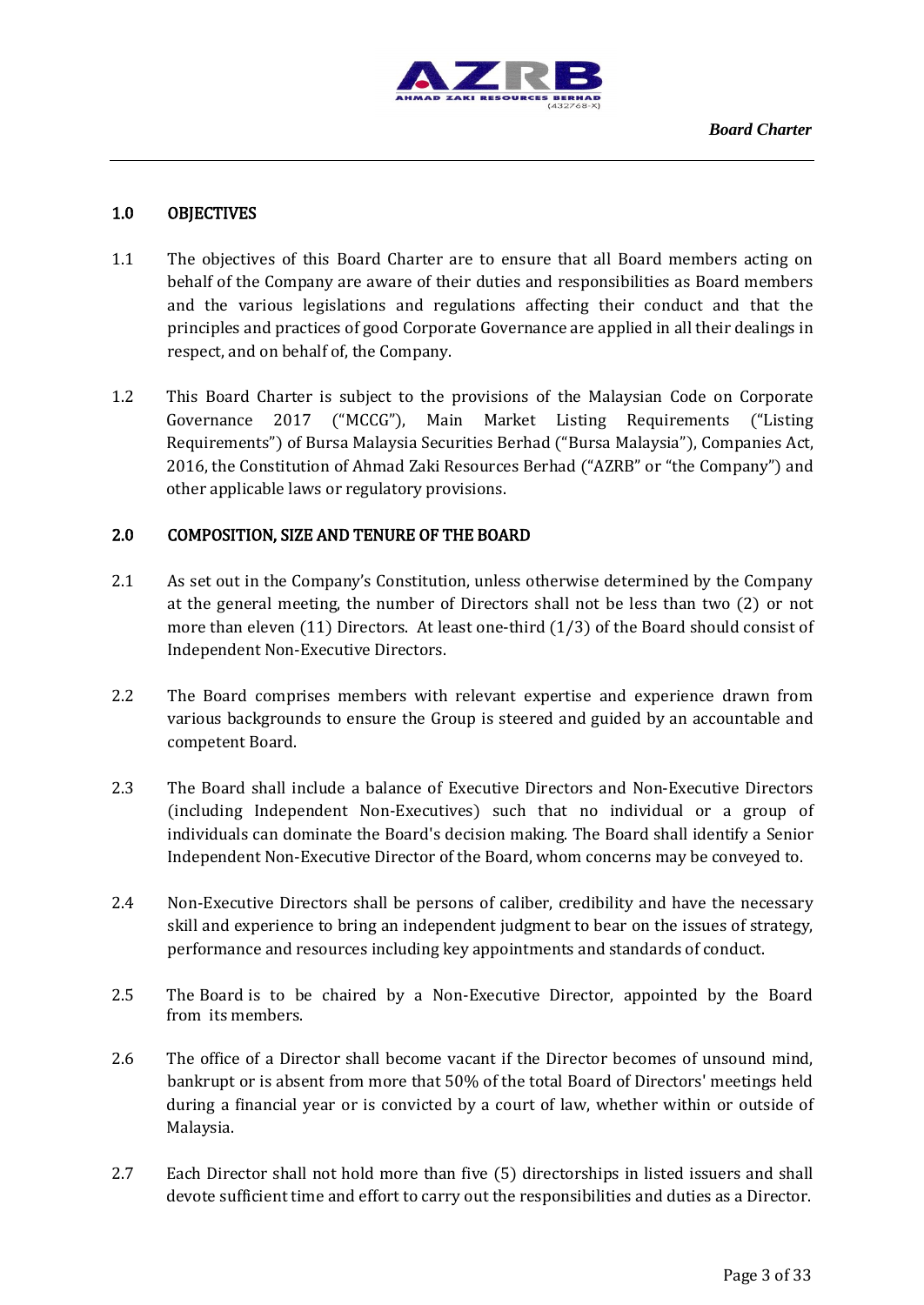

- 2.8 All members of the Board are required to have the necessary qualities, competencies and experience that allows them to perform their duties and carry out the responsibilities required of the position in the most effective manner.
- 2.9 The fit and proper assessment on any person identified to be appointed as a Director or to continue holding the position as a Director of the Company shall be conducted prior to the initial appointment or proposed re-election/re-appointment as a Director. The fit and proper assessment on a Director may also be conducted whenever the Board becomes aware of information that may materially compromise a Directors' fitness and propriety.
- 2.10 The Nomination Committee and the Board, in conducting the above fit and proper assessment, shall be guided by the Directors' Fit and Proper Policy as described below.

#### Directors' Fit and Proper Policy

- (a) In assessing a person's fitness and propriety, the Board through its Nomination Committee, shall consider all relevant factors based on the following overarching criteria:-
	- Character and Integrity;
	- Experience and Competence; and
	- Time and Commitment.
- (b) The Nomination Committee shall determine the specific factors for its consideration in a fit and proper assessment, having regard to the circumstances and requirements relevant to the Company. Amongst the key factors that underpin the above overarching criteria are as outlined below, which would be assessed by the Nomination Committee taking into account their relative importance.

|     | Probity               | The person is compliant with the legal obligations,<br>regulatory requirements and professional standards,<br>where applicable; and<br>The person has not been obstructive, misleading or<br>untruthful in dealings with regulatory bodies or a court<br>of law.                                                                                                                                            |
|-----|-----------------------|-------------------------------------------------------------------------------------------------------------------------------------------------------------------------------------------------------------------------------------------------------------------------------------------------------------------------------------------------------------------------------------------------------------|
| (2) | Personal<br>Integrity | The person has not perpetrated or participated in any<br>business practices which are deceitful, oppressive,<br>improper (whether unlawful or not), or which<br>otherwise reflect discredit on his professional conduct;<br>and<br>The person's service contract (i.e. in the capacity of<br>management or as a director) had not been terminated<br>in the past due to concerns on his personal integrity. |

(i) Character and Integrity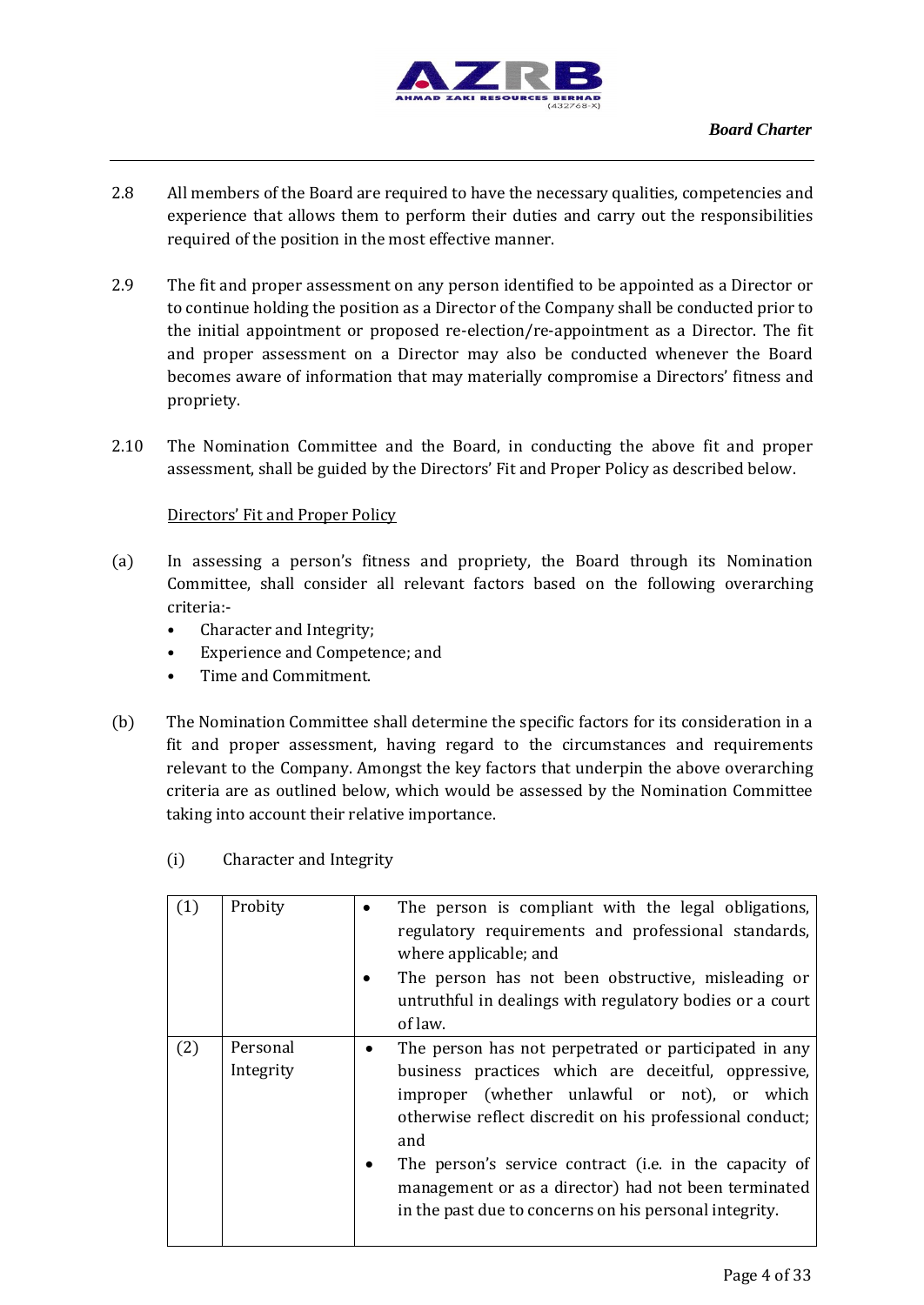

| (3) | Financial  | The person manages personal debts or financial affairs<br>$\bullet$   |
|-----|------------|-----------------------------------------------------------------------|
|     | integrity  | satisfactorily; and                                                   |
|     |            | The person is not currently listed on any authorities'<br>$\bullet$   |
|     |            | database as not being of good financial standing.                     |
| (4) | Reputation | The person is of good repute in the financial and<br>$\bullet$        |
|     |            | business community; and                                               |
|     |            | The person has not been the subject of civil or criminal<br>$\bullet$ |
|     |            | proceedings or enforcement action, in managing or                     |
|     |            | governing an entity for the past 10 years.                            |

# (ii) Experience and competence

| $\left(1\right)$ | Qualifications,<br>The person has a considerable understanding on the<br>training and<br>workings of a corporation;<br>skills<br>The person possesses general management skills as well<br>understanding of corporate governance,<br>and<br>as<br>appreciation of sustainability issues;<br>The person keeps knowledge current based<br>on<br>continuous professional development; and<br>The person possesses leadership capabilities and a high<br>level of emotional intelligence. |           |                                                                                                                                                                                                                                                                                                               |
|------------------|---------------------------------------------------------------------------------------------------------------------------------------------------------------------------------------------------------------------------------------------------------------------------------------------------------------------------------------------------------------------------------------------------------------------------------------------------------------------------------------|-----------|---------------------------------------------------------------------------------------------------------------------------------------------------------------------------------------------------------------------------------------------------------------------------------------------------------------|
| (2)              | Relevant<br>experience and<br>expertise                                                                                                                                                                                                                                                                                                                                                                                                                                               |           | The person possesses relevant experience and expertise<br>with due consideration given to past length of service,<br>nature and size of business, responsibilities held,<br>number of subordinates as well as reporting lines and<br>delegated authorities.                                                   |
| (3)              | Relevant<br>past<br>performance or<br>track record                                                                                                                                                                                                                                                                                                                                                                                                                                    | $\bullet$ | The person had a credible career preferably in<br>leadership positions in reputable organisations; and<br>With respect to re-election of existing Board members,<br>the person possesses commendable past performance<br>record as gathered from the results of the Board<br><b>Effectiveness Evaluation.</b> |

# (iii) Time and commitment

|     | Ability to      | $\bullet$ | The person is able to devote time as a Board member,       |
|-----|-----------------|-----------|------------------------------------------------------------|
|     | discharge role  |           | having factored other outside obligations including        |
|     | having regard   |           | concurrent board positions held by the director across     |
|     | to other        |           | listed issuers and non-listed entities (including not-for- |
|     | commitments     |           | profit organisations).                                     |
| (2) | Participation   | $\bullet$ | The person demonstrates willingness to participate         |
|     | and             |           | actively in Board activities;                              |
|     | contribution in | $\bullet$ | The person demonstrates willingness to devote time         |
|     | the Board or    |           | and effort to understand the business and exemplifies      |
|     | track record    |           | to participate in events<br>readiness<br>the<br>outside    |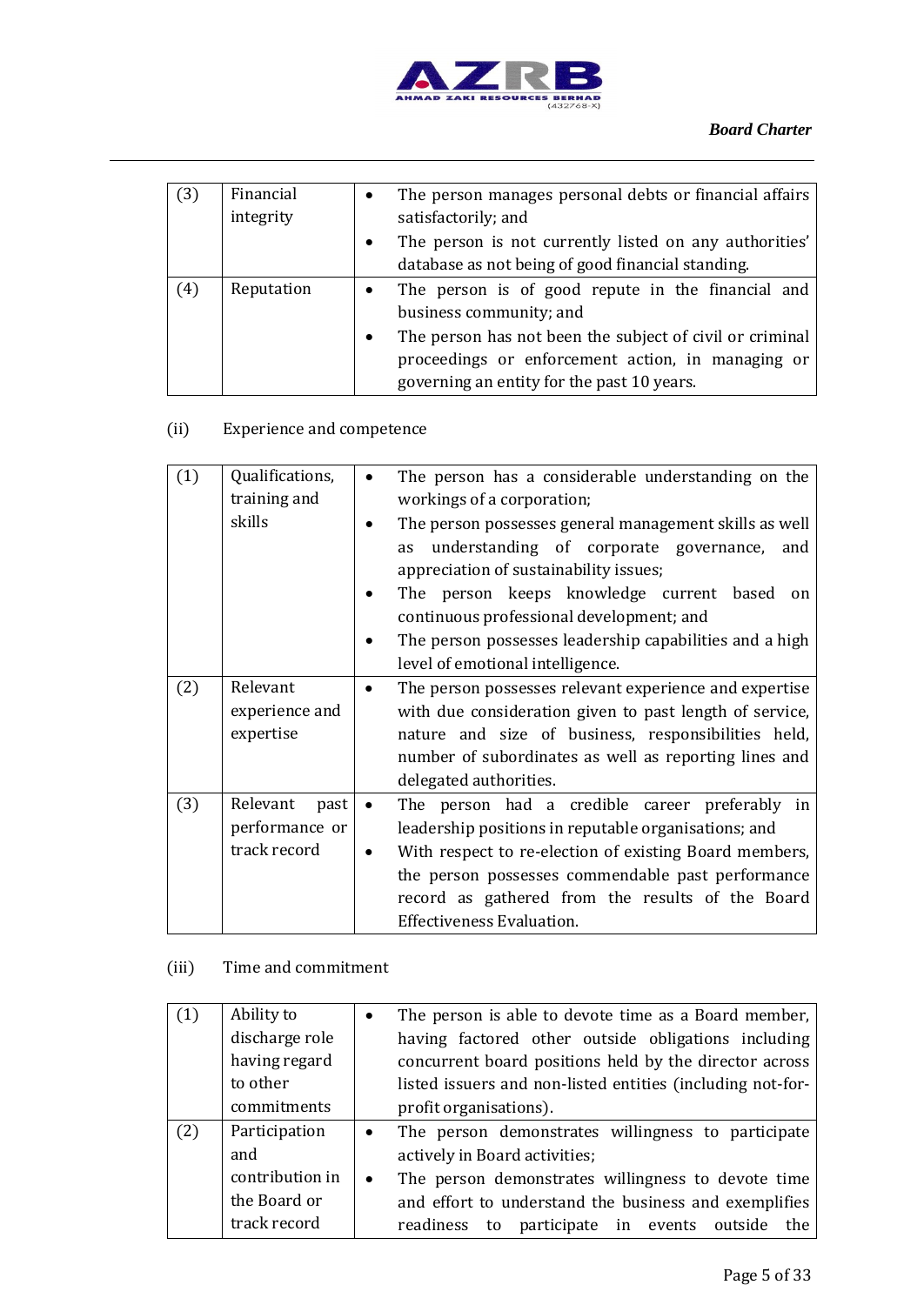

| Boardroom;                                                       |
|------------------------------------------------------------------|
|                                                                  |
| The person manifests passion in the vocation of a<br>$\bullet$   |
| director;                                                        |
| The person exhibits ability to articulate view<br>$\bullet$      |
| independently, objectively and constructively; and               |
| The person exhibits open mindedness to the views of<br>$\bullet$ |
| others and ability to make considered judgment after             |
| hearing the views of others.                                     |

(c) A person who has been identified for appointment as a Director or for reappointment/re-election as a Director within the Company and the Group shall be required to make the fit and proper declaration as the Nomination Committee may from time to time prescribe or approve.

#### 3.0 ROLES AND RESPONSIBILITIES OF THE BOARD

- 3.1 The principal responsibilities of the Board shall include but not limited to the following:
	- i. Reviewing and adopting strategic plans for the Company and the Group;
	- ii. Overseeing the conduct of the Company and the Group's businesses and to evaluate whether the businesses are being properly managed;
	- iii. Identifying principal risks affecting the Company and the Group and ensuring the implementation of appropriate internal controls and mitigation measures;
	- iv. Reviewing and adopting a Succession Planning for the Company and the Group;
	- v. Overseeing the development and implementation of stakeholder communications policy for the Company and the Group;
	- vi. Reviewing the adequacy and the integrity of the management information and internal control systems of the Company including systems for compliance with applicable laws, regulations, rules, directives and guidelines;
	- vii. Promoting a good corporate governance culture within the Company and the Group which reinforces ethical, prudent and professional behavior; and
	- viii. Reviewing and monitoring the adequacy and effectiveness of the Group's Anti-Bribery Management System.
- 3.2 Other responsibilities of the Board shall also include the following:
	- i. Preparing financial statements for each financial year which give a true and fair view of the state of affairs of the Company and of the Group and of the income statement for the year then ended. Ensuring that the Company has used appropriate accounting policies, consistently applied and supported with reasonable and prudent judgments and estimates, and all accounting standards which are applicable to the Company;
	- ii. Keeping proper accounting records which disclose with reasonable accuracy at any time the financial position of the Company and enable them to ensure that the accounts comply with the Companies Act, 2016;
	- iii. Disclosing in the Annual Report the following statements:-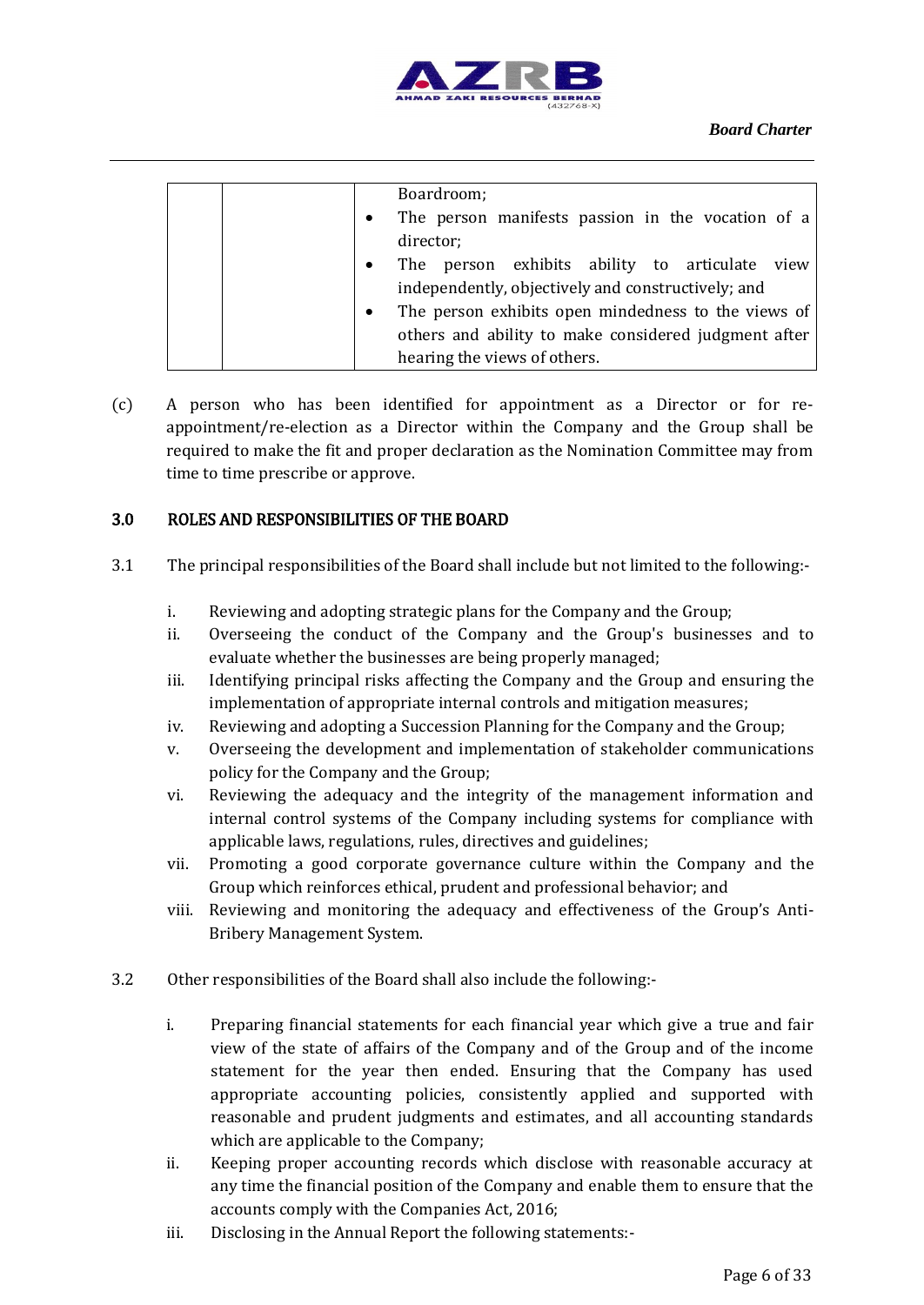

- (a) Corporate Governance Overview Statement in compliance with the MCCG and in accordance with the provisions of the Listing Requirements;
- (b) Statement of Board's responsibility for preparing the annual financial statements;
- (c) Statement on Risk Management and Internal Control of the Company; and
- (d) Sustainability Statement of the Company.
- iv. Reviewing monthly/quarterly budget reports/other reports presented by Management, including quarterly results prior to submission to Bursa Malaysia;
- v. Maintaining an effective communications policy that enables both the Board and Management to communicate effectively with its members, stakeholders and the public in general. This policy should effectively interpret the operations of the Company to the members and must accommodate feedback from members, which should be factored into the Company's business decisions. The Board is responsible for presenting the performance of the Company as contained in the Annual Report at each Annual General Meeting and answering any questions raised by members during the meeting;
- vi. Delegating its authority to Board Committees comprising Board members to oversee critical/major functional areas and to address matters which required detailed review.
- vii. These Board Committees, as detailed under item 12.0, report to the Board on their recommendations and the ultimate responsibility for the final decision on all matters lies with the Board. The Board Committees include:
	- (a) Audit and Risk Committee;
	- (b) Nomination Committee;
	- (c) Remuneration Committee; and
	- (d) Employees' Share Scheme Committee.
- viii. Reviewing the term of office and performance of the Audit and Risk Committee and each of its members at least once in every three (3) years; and
- ix. Approving the Terms of Reference, as set out in Appendices (2) to (5) at the recommendation of the respective Board Committees.

# 4.0 BOARD STRUCTURES AND PROCEDURES

- 4.1 The Board shall meet regularly (at least once in every quarter) with due notice of issues to be discussed and ensuring that it maintains effective supervision over appropriate controls and shall record its conclusions in discharging its duties and responsibilities.
- 4.2 The Group Managing Director ("GMD") leads the presentation of board papers and provides comprehensive explanation of pertinent issues as well as reporting to the Board on significant changes in the business and external environments which affect risks. The Chief Financial Officer provides the Board with quarterly financial information.
- 4.3 The Board shall have a formal schedule of matters specifically reserved to it for decision to ensure that the direction and control of the Company is firmly in its hands. This acts as a safeguard against misjudgments and possible illegal practices.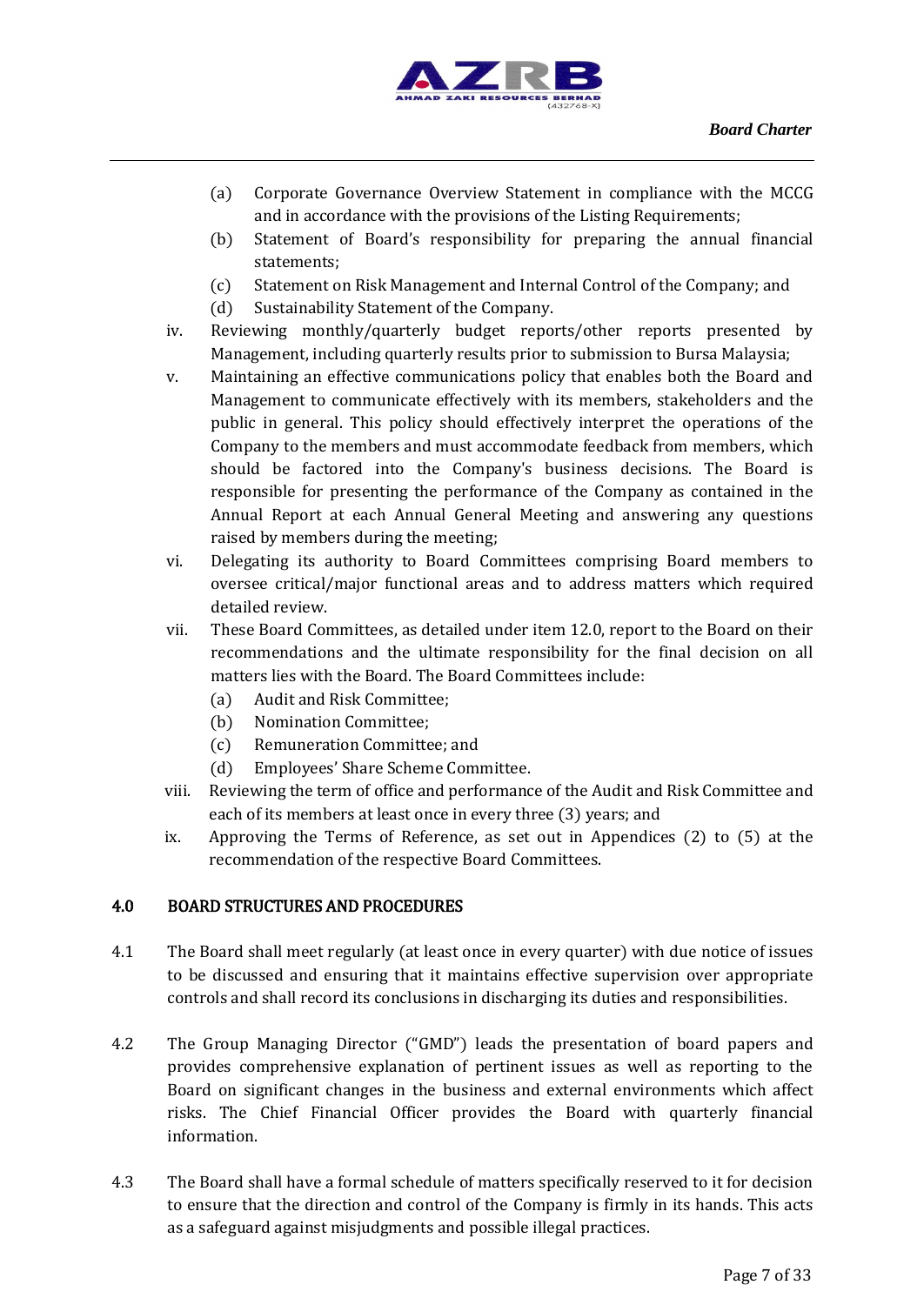

The schedule is updated regularly and shall include the following:-

- i. Any material acquisitions or disposals of assets/investments (or any capital expenditure) by the Company and its subsidiaries;
- ii. Any proposed debt restructuring plan by the Company and/or its subsidiaries;
- iii. Major acquisitions of companies/businesses and merger involving the Company and/or its subsidiaries and associated companies;
- iv. Fund raising exercise through capital market undertaken by the Company and/or its subsidiaries and associated companies;
- v. Dividend policy of the Company;
- vi. Issuing any corporate guarantee to financial institutions for the benefits of its subsidiaries/associated companies;
- vii. Any transactions whether recurrent or non-recurrent involving related parties of any amount;
- viii. Any announcement to be released to Bursa Malaysia (for practical purpose, the Board may appoint one (1) of its members to authorise the release of any announcement to Bursa Malaysia, on behalf of the Board);
- ix. The appointment of internal auditor and external auditor;
- x. Major changes of accounting policies adopted by the Company and the Group; and
- xi. Annual budgeting and forecasting exercise including development of business strategies and establishment of key performance indicators against which business units within the Group can be evaluated. On a quarterly basis, the variances are reported to the Board.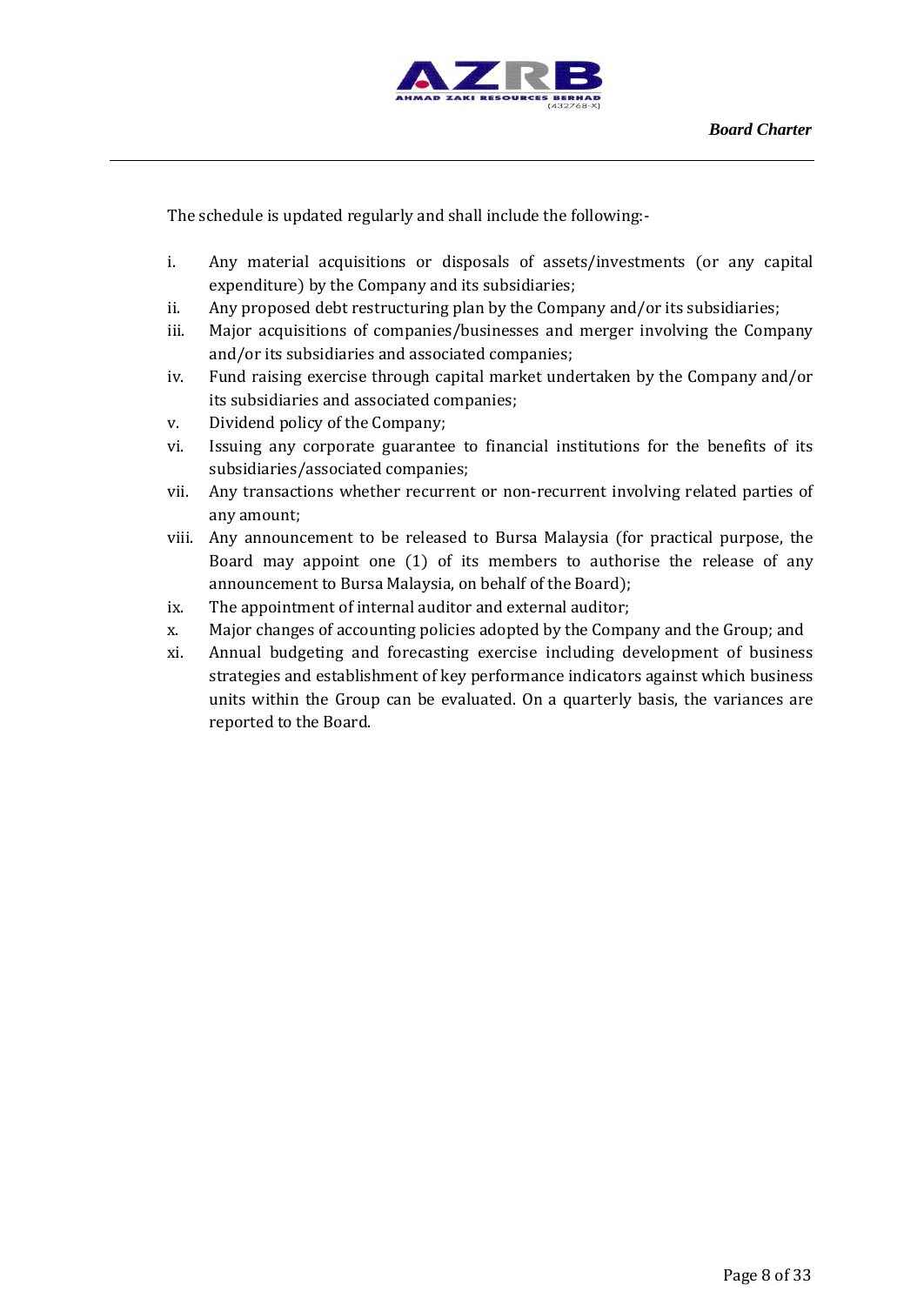

# 5.0 RELATIONSHIP OF THE BOARD TO MANAGEMENT

- 5.1 The Board shall delegate some of its responsibilities to Management either directly or via Board Committees and those responsibilities shall include the following:
	- i. The pricing decision on product to be sold/tendering purposes;
	- ii. The recruitment of new staff and the setting of remuneration policy; and
	- iii. The purchasing and procurement functions for the business operation's requirements other than those mentioned in item 4.3 above.

#### 6.0 SUPPLY OF INFORMATION AND RIGHTS OF DIRECTORS

- 6.1 The Board shall receive information in a timely manner and of a quality appropriate to enable the Board to discharge its duties. Three (3) days prior to each Board meeting, members of the Board are provided with information such as minutes of previous meeting financial reports, key performance indicators and other issues relevant to the business of the meeting to facilitate an informed decision-making process.
- 6.2 Subject to any applicable law, the Company shall ensure that every Director has the right to the resources, whenever necessary and reasonable for the performance of his duties, at the cost of the Company provided the Board's approval is first obtained, including but not limited to the following:
	- i. Obtain full and unrestricted access to any information pertaining to the Company;
	- ii. Have direct access to Senior Management and the external auditors;
	- iii. Have direct communication channels and access to the Company Secretary; and
	- iv. Obtain external, legal or independent professional advices.

#### 7.0 INDEPENDENT DIRECTORS

- 7.1 The Independent Directors shall provide independent judgment, experience and objectivity without being subordinated to operational considerations.
- 7.2 The Board only considers Directors to be independent where they are independent of management and free of any business or other relationship that could materially interfere with, or could reasonably be perceived to interfere with, the exercise of their unfettered and independent judgment. The Board has adopted a definition of independence that is based on the Listing Requirements of Bursa Malaysia as set out in Appendix 1.
- 7.3 An Independent Director may continue to serve as a member of the Board beyond twelve (12) years if the Nomination Committee concludes and the Board concurs, after an assessment is carried out by the Nomination Committee annually, that the services of the Independent Director are still required by the Company, subject to members' approval.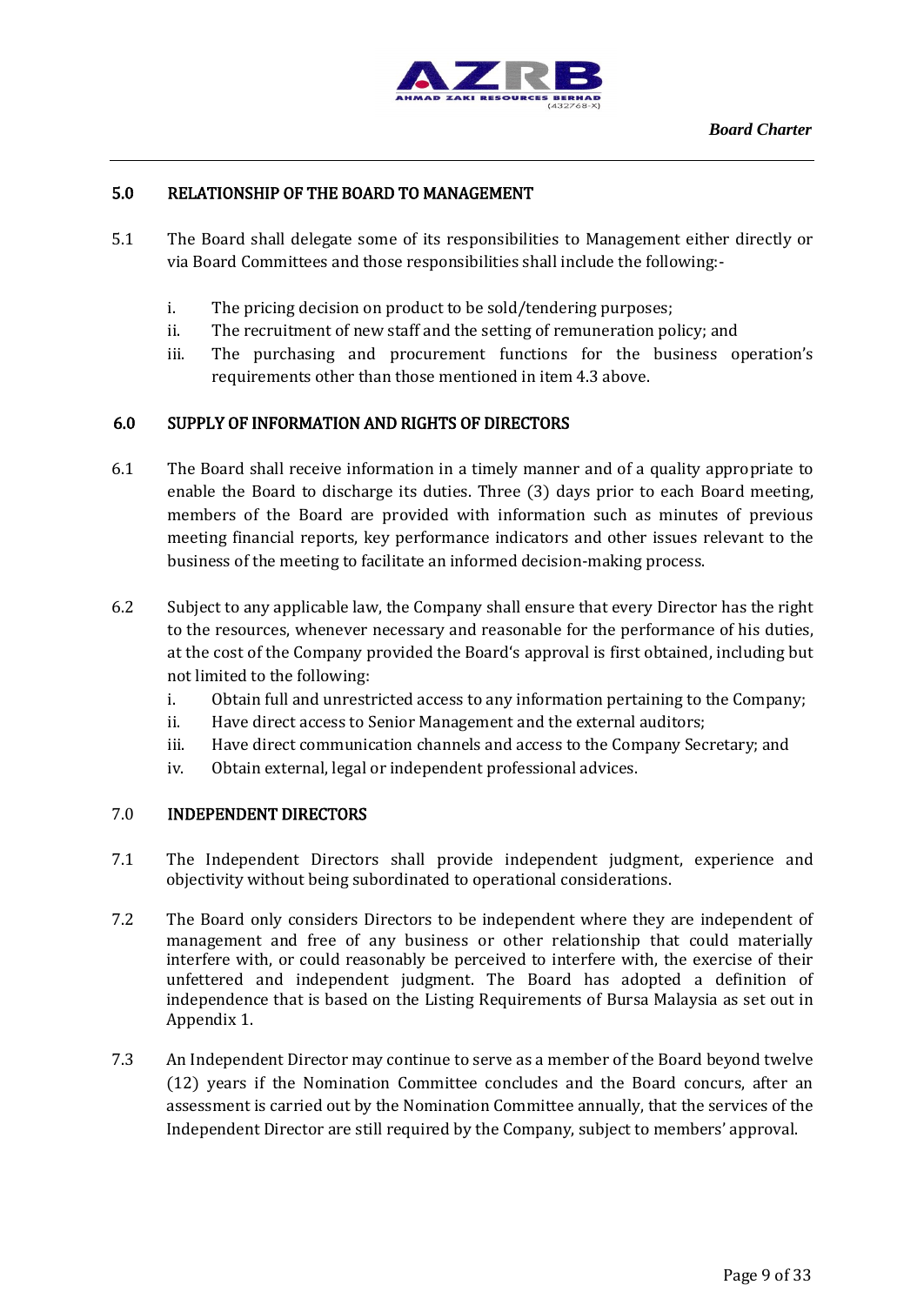

## 8.0 DIRECTORS' TRAINING

- 8.1 Every new Director shall undertake the Mandatory Accreditation Programme ("MAP") as prescribed by Bursa Malaysia.
- 8.2 In addition to the MAP, the Directors will continue to attend in-house training courses organised by the Company and also training programmes organised by the relevant regulatory authorities and professional bodies to keep abreast with developments in the capital markets, relevant changes in laws and regulations and on corporate governance matters and to enhance their existing or acquire additional skills and knowledge in the discharge of their responsibilities.

#### 9.0 ETHICAL STANDARDS, INTEGRITY AND LEGAL DUTIES

- 9.1 The Directors are to maintain the highest degree of integrity, professionalism and ethical standards at all times, exercise their powers and authority in good faith and shall act honestly and use reasonable care, skill and diligence in the best interest of the Group.
- 9.2 The Board will operate in a manner reflecting the shared values of the Group and in accordance with the best corporate governance practices, the Constitution, the Companies Act, 2016 and all other applicable laws and regulations.
- 9.3 Each Director has a fiduciary and statutory duty not to place himself in a position which gives rise to, or is perceived to give rise to, a real or substantial possibility of conflict, whether it be a conflict of interest or conflict of duties. A Director who has a conflicting interest in a matter involving the Company or the Group shall promptly disclose the nature of his interest to the Board. Board members shall abstain from participating, deliberating and exercising voting rights in matters for which they have a conflict of interest.

#### 10.0 CONFIDENTIALITY

10.1 The Directors acknowledge that all proceedings of the Board and the Board Committees, and any information and documents in which they have insight during their tenure of office are strictly confidential and will not be disclosed to any person other than the Board members, except as agreed by the Board or as required by law.

#### 11.0 CHAIRMAN AND GMD

- 11.1 The Board will appoint a Chairman from among the Directors. The Chairman is responsible for instilling good corporate governance practices, leadership and effectiveness of the Board.
- 11.2 There is a clear division of responsibilities between the Chairman and the GMD to ensure that there is a balance of power and authority. The Chairman is responsible for looking after the best interest of all members by instilling good corporate governance practices, leadership and effectiveness of the Board, whilst the GMD, with the assistance of Deputy GMD 1 and Deputy GMD 2, has the overall responsibilities for the execution of the Group's strategies in line with the Board's direction, oversees the business operations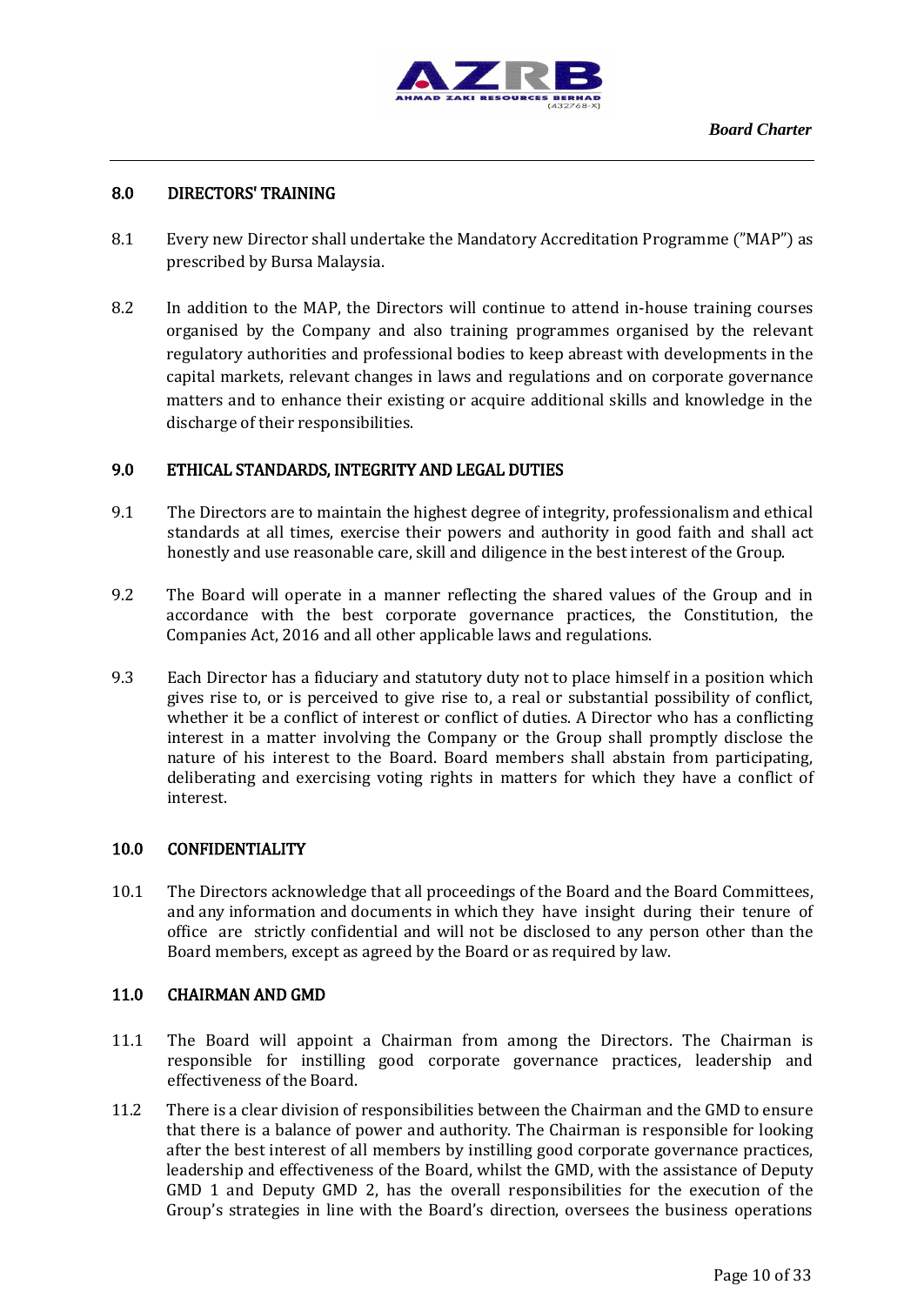

and drives the Group's business and performance towards achieving the Group's vision and objectives.

11.3 The responsibilities of the Chairman and GMD are broadly defined as follows:-

# Responsibilities of the Chairman

- i. Responsible for the orderly conduct and working of the Board, to encourage healthy debate on issues being deliberated to reflect an appropriate level of skepticism and independence;
- ii. Responsible for a balance of Board memberships, that is reflective of the shareholdings, subject to the Board and members' approval;
- iii. Responsible for organising agenda (with the assistance from Company Secretary) and information necessary for the Board to deal with the agenda on a timely basis;
- iv. Ensuring that all Directors, Executive and Non-Executive alike, are enabled and encouraged to play their full part in its activities. This includes making certain that Directors, especially Non-Executive Directors receive timely, relevant information tailored to their needs and they are properly briefed on issues arising at Board meetings;
- v. Ensuring that Executive Directors look beyond their executive function in setting the policy framework and strategies to align the business activities driven by the Senior Management with the Group and monitors its implementation and accept their full share of responsibilities on Corporate Governance;
- vi. With the assistance from the Company Secretary, to ensure that the Board adheres to the principles of Corporate Governance and make necessary recommendations to the Board from time to time; and
- vii. Ensuring that decisions taken by the Board are in compliance with all relevant regulations and legislations, in particular the Listing Requirements as well as the Capital Markets & Services Act, 2007 together with its amendments and other rules and regulations.

# Responsibilities of the GMD

- i. Manage and administer the day-to-day running of business operation within the Group and ensure smooth and effective running in the Group's policies and procedures set by the Board are being implemented and adhered to by the Management;
- ii. Assisting the Board in identifying the corporate objectives ensuring high management competency as well as the emplacement of an effective management succession plan to sustain continuity of operations of the Group;
- iii. Ensuring financial management practice is performed at the highest level of integrity and transparency in reporting to the Board on both financial and nonfinancial matters for the benefit of the members and that the business and affairs are carried out in an ethical manner and in full compliance with the relevant laws and regulations;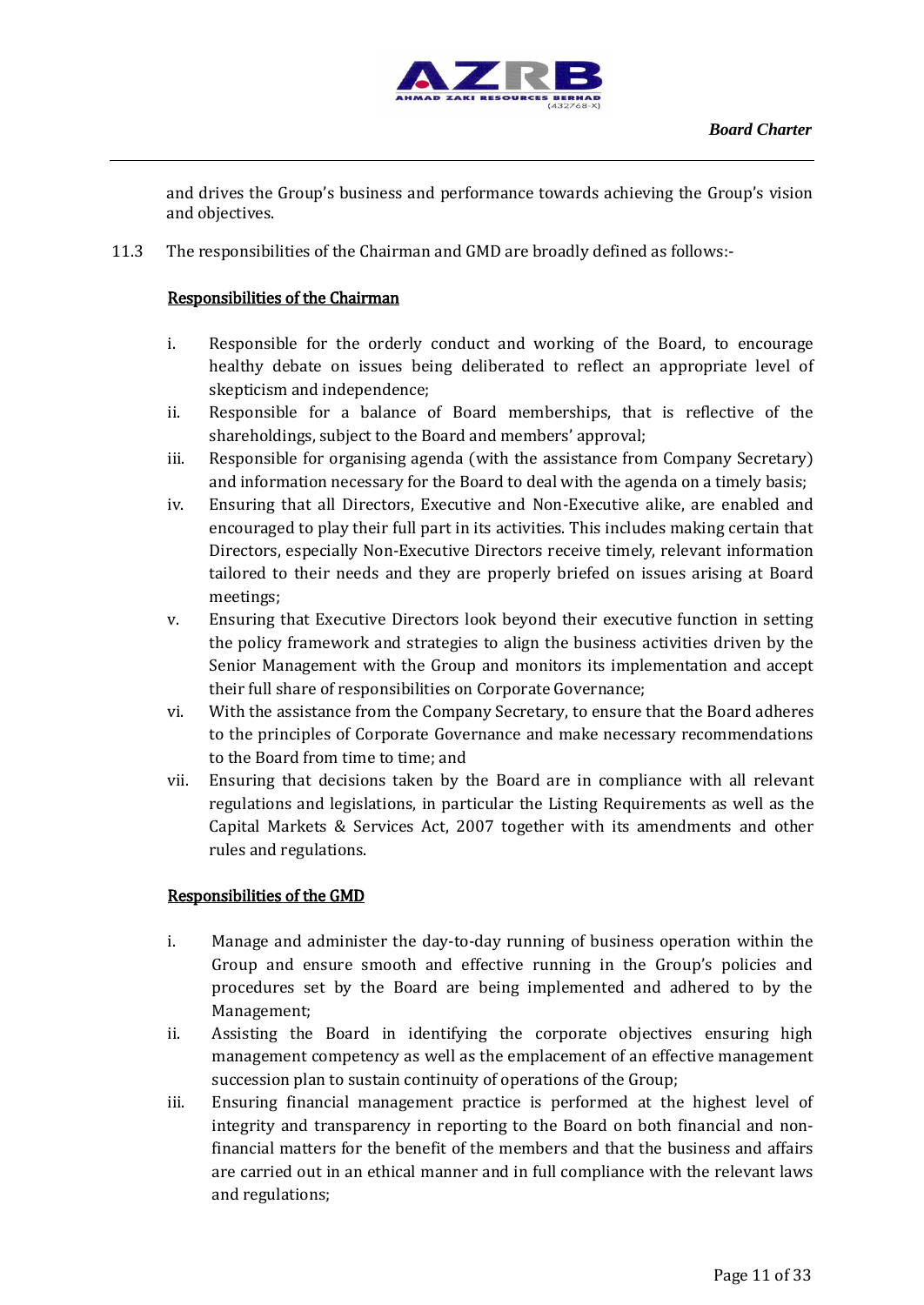

- iv. Assisting the Board in developing and translating the strategies into a set of manageable goals and priorities and setting the overall strategic policy and direction of the business operations, investment and other activities based on effective risk management controls for the Group and make recommendation to the Board or Management; and
- v. To develop and implement communication programmes and dialogues with members, investors, analysts as well as employees, and providing effective leadership to the Group.

#### 12.0 BOARD COMMITTEES

- 12.1 The Board has delegated certain powers and duties to Board Committees, all of which operate within defined terms of reference set by the Board.
- 12.2 The Board has established the following committees to assist in the discharge of its functions and responsibilities:

#### a. Audit and Risk Committee

The main function of the Audit and Risk Committee is to assist the Board by balancing the roles and responsibilities within the Audit and Risk Committee in overseeing the financial efficiency and effectiveness of the Company within the current financial year which will be provided to the members and others, the systems of internal controls which Management and the Board have established, and the audit process.

It is also to ensure of an effective functioning of an integrated risk management function within the organisation. It oversees and monitors the overall risks impacting the Group as well as to review and approve risk management policies and risk tolerance limits. The membership and terms of reference are set out in Appendix 2.

#### b. Nomination Committee

The main function of the Nomination Committee is to propose, consider and recommend to the Board, candidates for directorships to be filled in the Board, including assessing the eligibility of Independent Non-Executive Directors who have served more than nine (9) years. The Nomination Committee is also tasked to assess performance of each of the Audit and Risk Committee member as well as the Audit and Risk Committee as a whole on an on-going basis.

The Nomination Committee constantly assess the overall effectiveness of the Board and Board Committees as a whole, with due consideration given to the required mix of skills, expertise and experience to meet the needs and complement the Board The membership and terms of reference are set out in Appendix 3.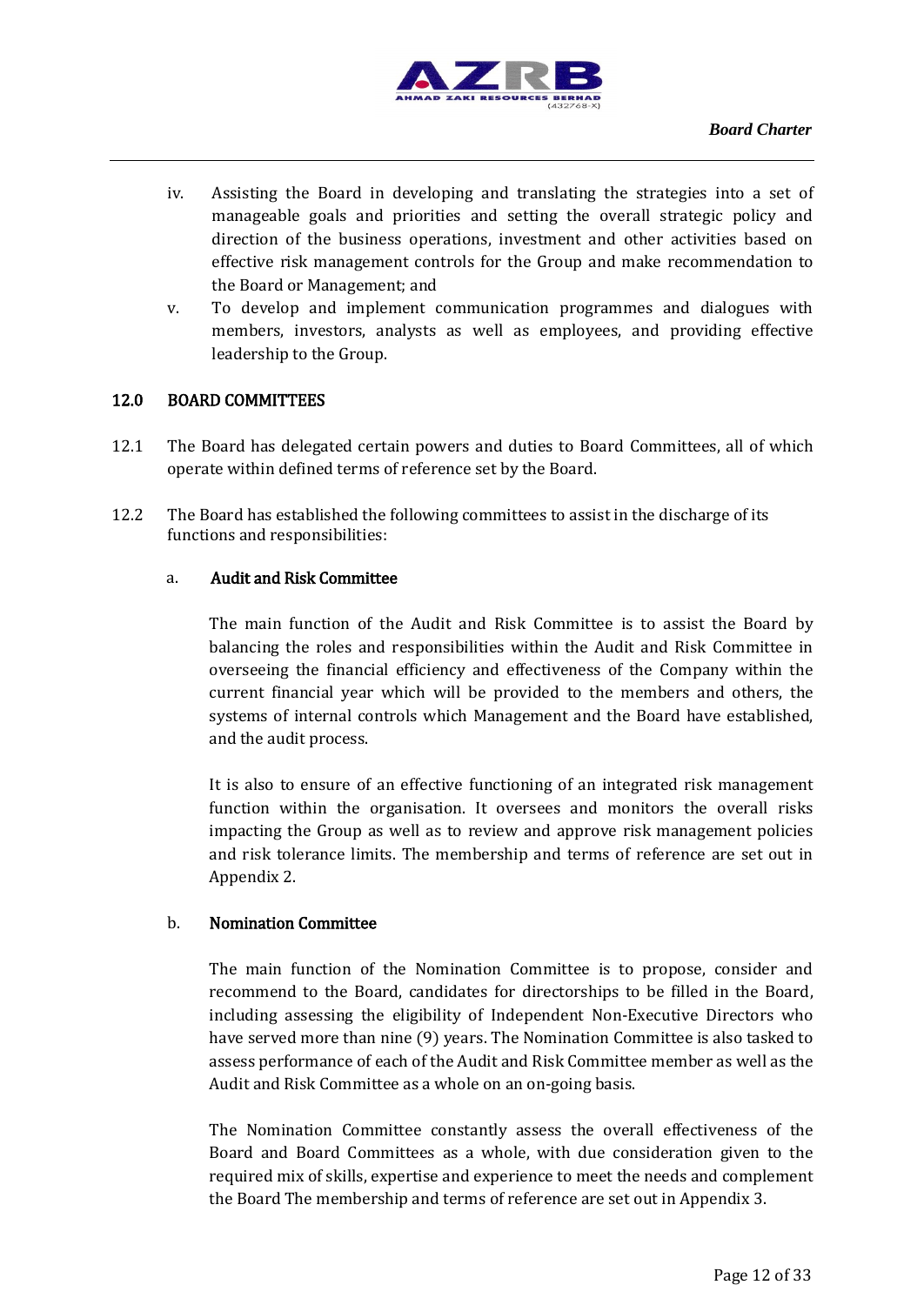

#### c. Remuneration Committee

The main function of the Remuneration Committee is to set the policy framework and recommend to the Board on remuneration packages and benefits extended to the Directors, drawing from outside advice, ensuring that compensation is competitive and consistent with the Company's culture, objectives and strategy, sufficient to attract and retain the Directors needed to manage the Company successfully. The membership and terms of reference are set out in Appendix 4.

#### d. Employees' Share Scheme Committee

The Employees' Share Scheme Committee was established with the primary responsibility of formulating, implementing and administering the Employees' Share Scheme in accordance with the By-Laws as approved by the Board and members of the Company. The membership and terms of reference are set out in Appendix 5.

#### 13.0 ROLE OF THE COMPANY SECRETARY

- 13.1 The Board is to be supported by a qualified and competent Company Secretary.
- 13.2 The appointment and removal of the Company Secretary is subject to approval of the Board.
- 13.3 The Company Secretary is accountable to the Board, through the Chairman, on all matters to do with the proper functioning of the Board. The Company Secretary plays an advisory role to the Board in relation to policies, procedures and compliance with the relevant regulatory requirements and guidelines as well as the principle of best corporate governance practices.
- 13.4 Each Director has a right of access to the Company Secretary at all times. The roles and responsibilities of the Company Secretary shall include, but are not limited to the following:
	- i. Advising the Board on its roles and responsibilities;
	- ii. Managing, attend and recording of proceedings of meetings of all Board, Board Committees and members'meetings and facilitating Board communications;
	- iii. Ensuring compliance, providing and procuring advice on the relevant laws and regulations, including the Companies Act, 2016, Listing Requirements, corporate governance practices including the principles and recommendations of the MCCG, providing updates thereof and informing the Board of any departures/breaches and possible violations of legal and regulatory acts, if any;
	- iv. Facilitating the training, professional development of the Directors and the induction programme for the new Directors; and
	- v. Ensuring availability of information as required by Directors for the proper discharge of their duties.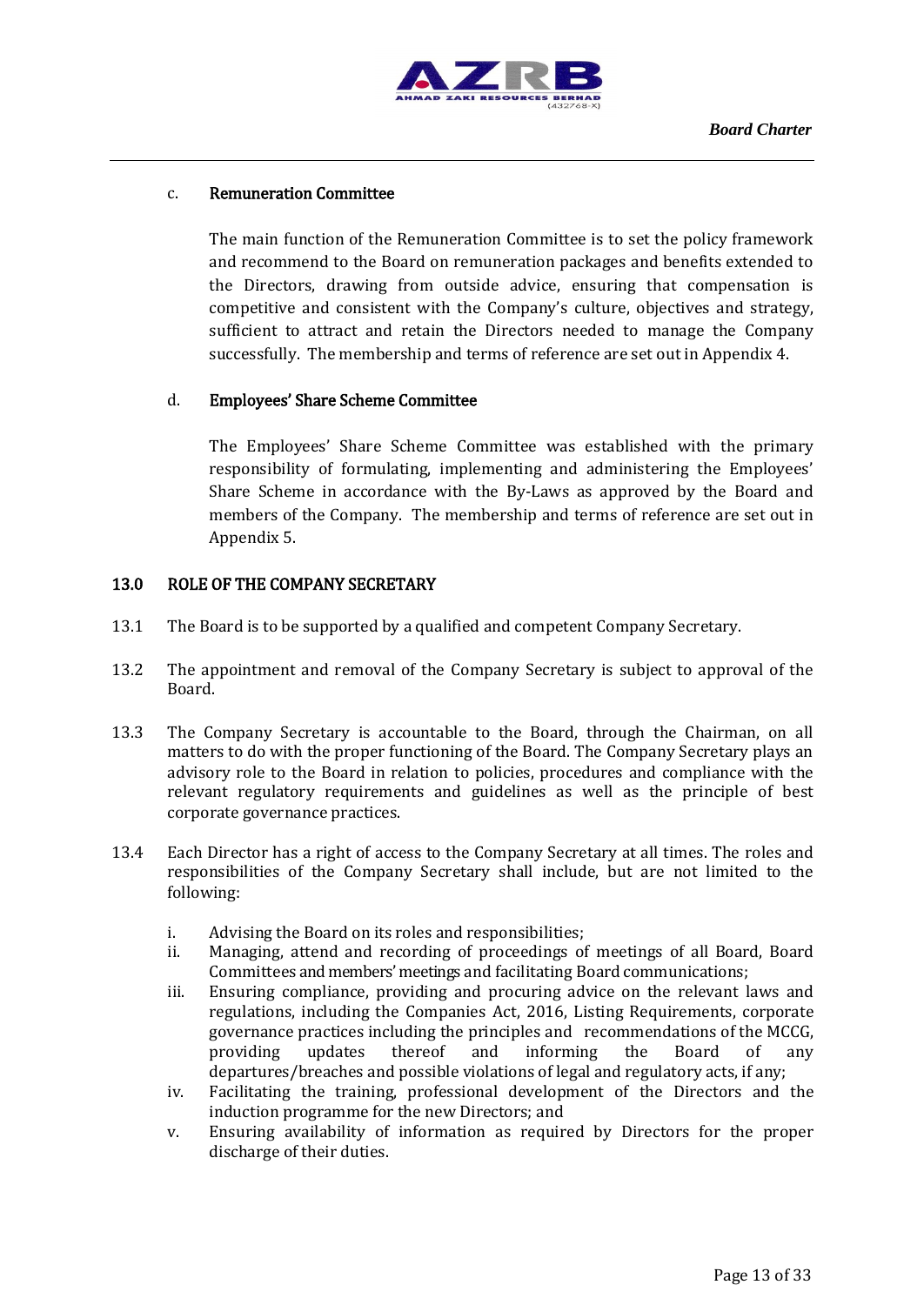

## 14.0 CODE OF BUSINESS ETHICS

- 14.1 The Directors are expected to conduct themselves with the highest ethical standards. All Directors and employees are expected to behave ethically and professionally at all times and thereby protect and promote the reputation and performance of the Company.
- 14.2 The Group communicates its Code of Business Ethics to all Directors and employees upon their appointment/employment and is deemed to be part of the Terms and Conditions of Service. The Code of Business Ethics can be found on the Company's website and is subject to regular review and updates.
- 14.3 The Code of Business Ethics lays out the ethical, business and lawful conduct of the Company, including managing conflicts of interest, preventing the abuse of power, corruption, insider trading and money laundering.
- 14.4 The Whistleblowing policy, found on the Company's website is a tool to manage noncompliance to the Group's Code of Business Ethics and its future improvement. The whistleblower is advised to report and provide appropriate information of any improper conduct to the Group Chief Compliance Officer for further action.
- 14.5 Each Director will, at all times, act honestly, fairly and diligently in all respects in accordance with the laws applicable to the Company.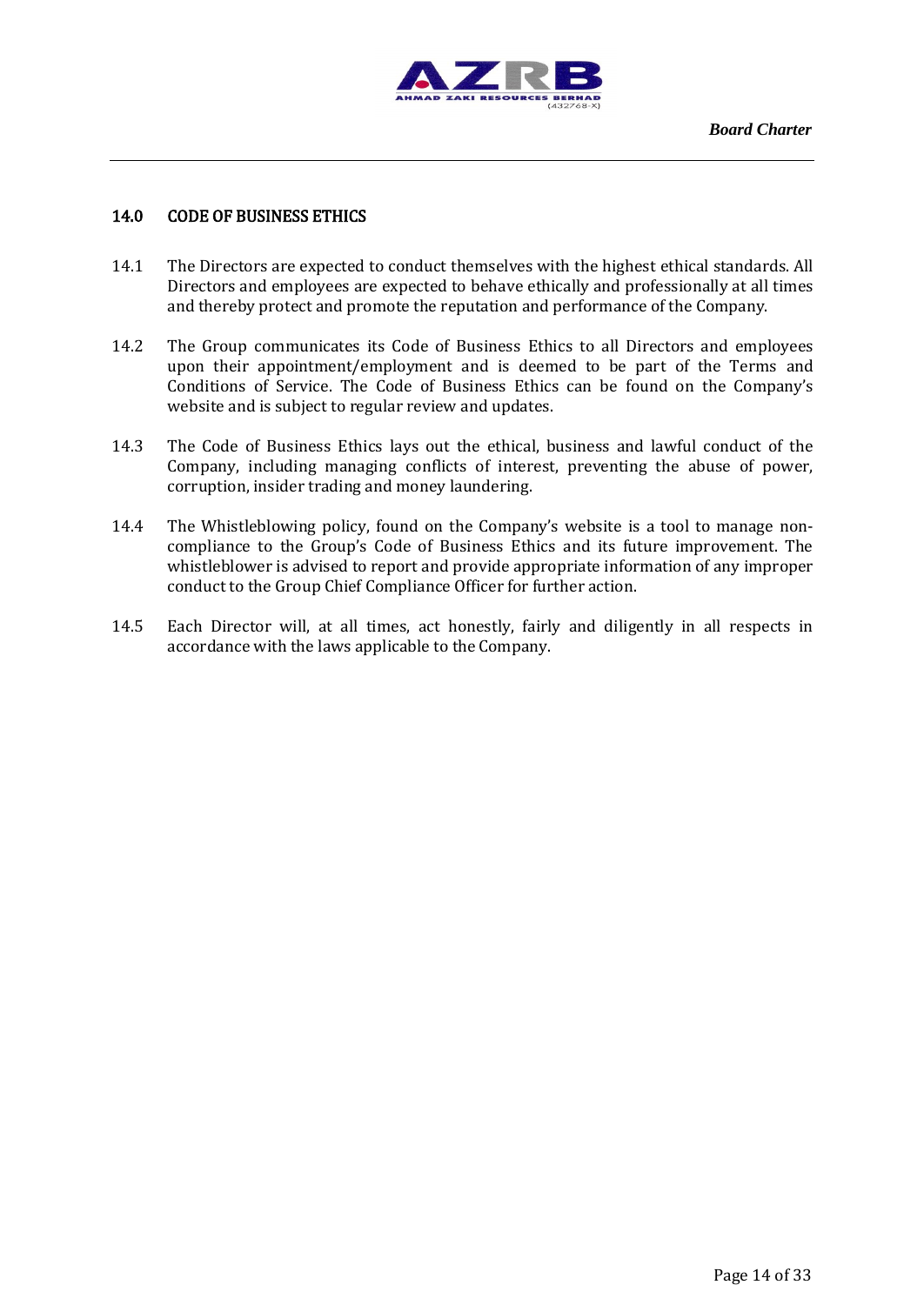



# DEFINITION OF INDEPENDENT DIRECTOR

An independent director is a director who:-

- (a) has not been within the last 3 years, an officer<sup>1</sup> of the Company or any related corporation of the Company;
- (b) is not a major shareholder of the Company or any related corporation of the Company;
- $(c)$  is not a family member of any executive director, officer<sup>1</sup> or major shareholder of the Company or any related corporation of the Company;
- (d) is not acting as a nominee or representative of any executive director or major shareholder of the Company or any related corporation of the Company;
- (e) has not been engaged as an adviser by the Company under such circumstances as prescribed by Bursa Malaysia or is not presently a partner, director (except as an independent director) or a major shareholder, as the case may be, of a firm or corporation which provides professional advisory services to the Company under such circumstances as prescribed by Bursa Malaysia;
- (f) has not engaged in any transaction with the Company under such circumstances as prescribed by Bursa Malaysia or is not presently a partner, director or major shareholder, as the case may be, of a firm or corporation (other than subsidiaries of the listed company) which has engaged in any transaction with the Company under such circumstances as prescribed by Bursa Malaysia; or
- (g) has not served as an independent director in any one or more of the Company or any related corporation of the Company for a cumulative period of more than 12 years from the date of his/her appointment as an independent director.

#### Note 1

Chief executive officer, chief operating officer, chief financial controller or any other person primarily responsible for the operations or financial management of the Company or its related corporation, by whatever name called but excludes a director who has served as an independent director for a cumulative period of less than 12 years.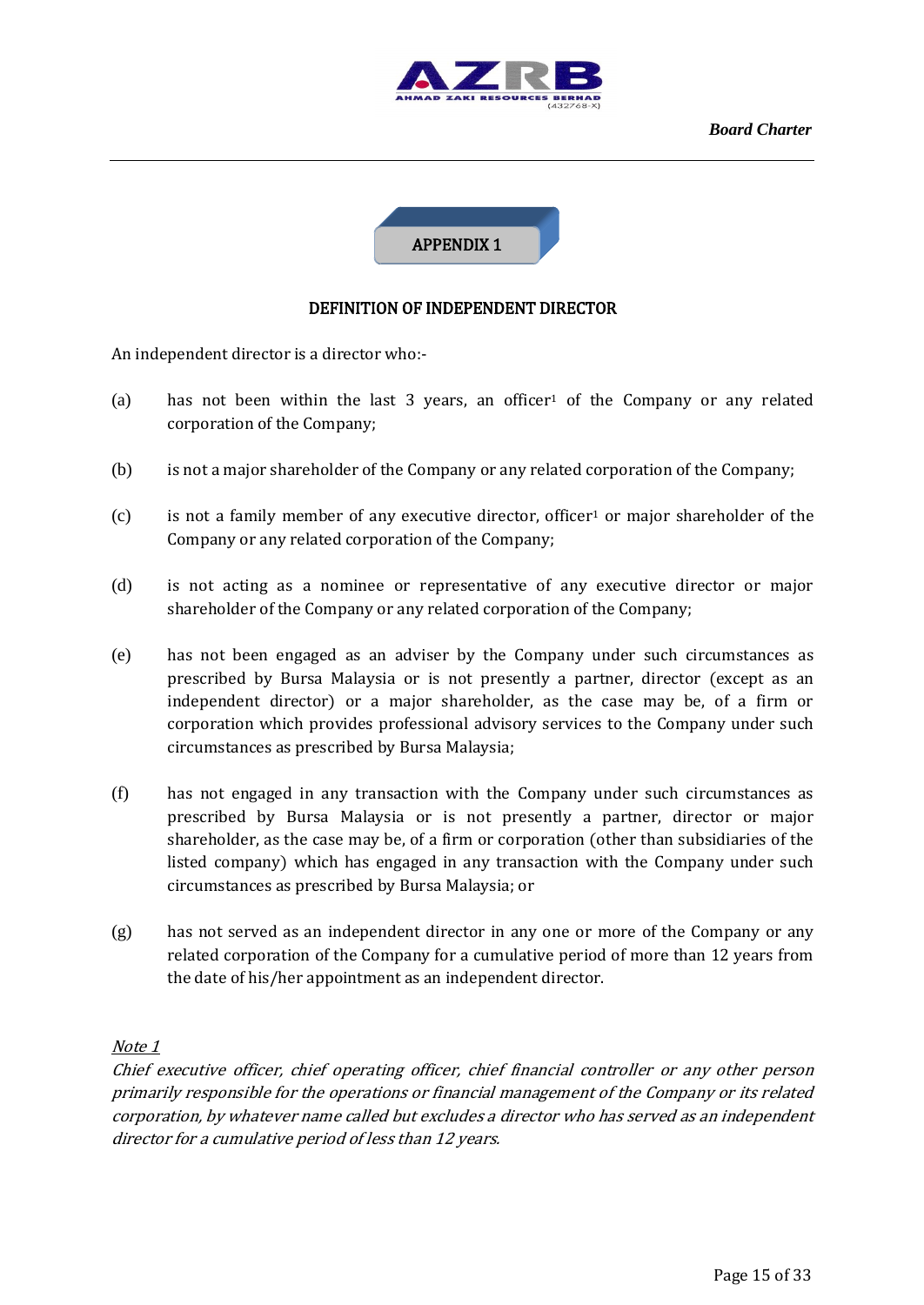



# AUDIT AND RISK COMMITTEE ("ARC") TERMS OF REFERENCE

#### 1.0 Purpose

The ARC is a sub-committee of the Board. The primary functions of the ARC are:

- i. to safeguard the interests of minority members;
- ii. to assist the Board in fulfilling its oversight responsibilities as they relate to the Company's management, internal controls, accounting policies and financial reporting by reviewing the financial information required to be provided to the members and others, the systems of internal controls which management and the board of directors have established, and the audit process;
- iii. to provide, by way of regular meetings, a line of communication between the Board and the internal and external auditors;
- iv. to review any related party transactions and conflict of interest situation that may arise within the Company or Group including any transaction, procedure or course of conduct that raises questions of management integrity;
- v. to ensure of an effective functioning of an integrated risk management function within the organization; and
- vi. to oversee and monitor the overall risks impacting the Group as well as to review and approve risk management policies and risk tolerance limits.

#### 2.0 Membership

- 2.1 The ARC shall be appointed by the Board and shall consist of not less than three (3) members, all of whom shall be Non-Executive Directors, with a majority of them being Independent Directors and is not a person connected with an Executive Director as defined under the Companies Act 2016, and is not a person having relationship which, in the opinion of the Board of Directors, would interfere with the exercise of independent judgments in carrying out the functions of the ARC.
- 2.2 At least one (1) member of the ARC shall be a member of the Malaysian Institute of Accountants (MIA), or otherwise, must possess the qualification as set out in Chapter 15, Part 15.09(1)(c) of the Listing Requirements or such other requirements as approved by Bursa Malaysia.
- 2.3 The Chairman of the ARC shall be an Independent Non-Executive Director appointed by the Board. It is the responsibility of the Chairman to schedule all meetings and provide the members with a written agenda.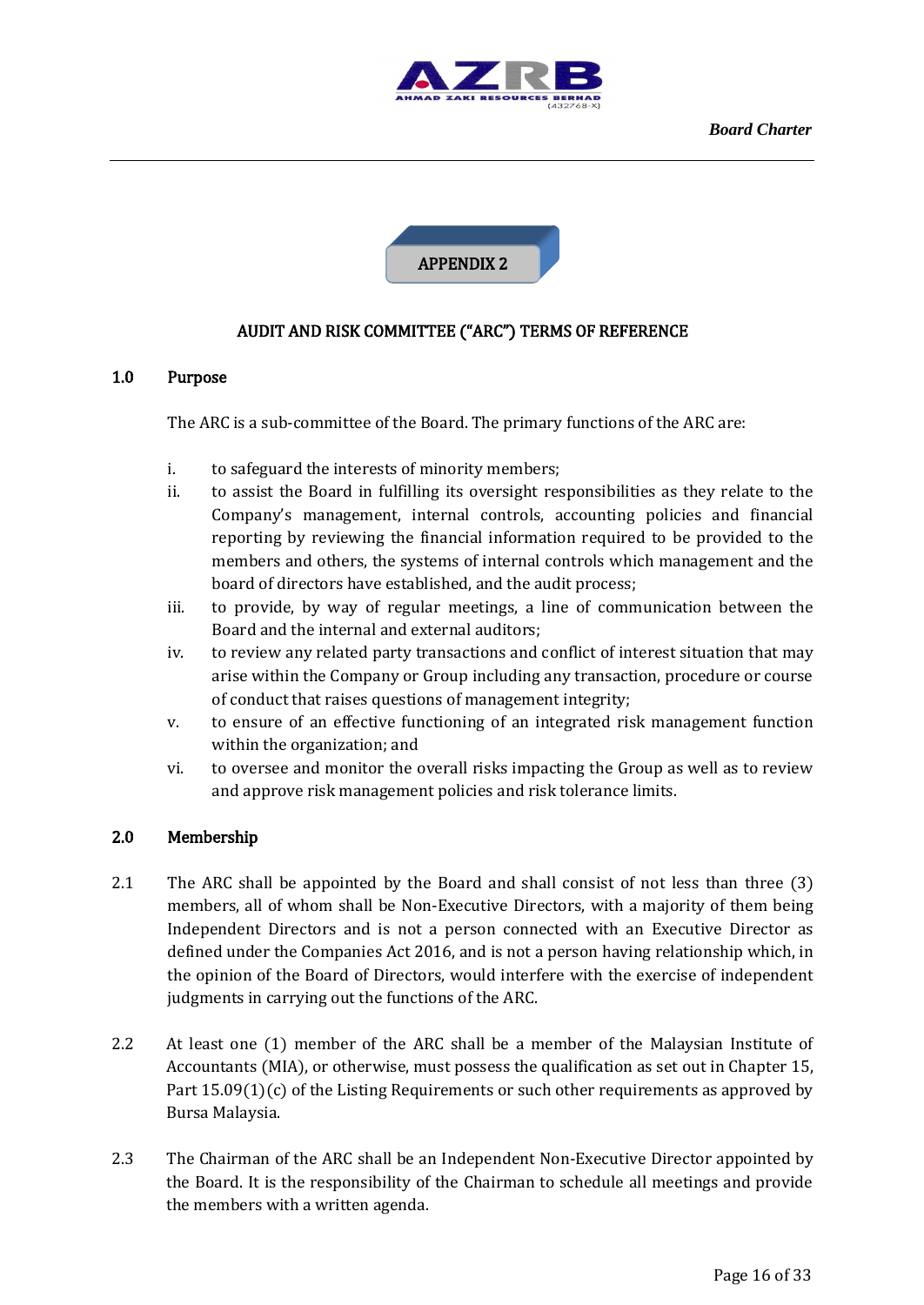

- 2.4 In the event of any vacancy in the ARC resulting in non-compliance with the Listing Requirements, the vacancy shall be filled within three (3) months.
- 2.5 No alternate Director shall be appointed as a member of the ARC.
- 2.6. The term of office of the ARC members shall be determined by the Board and their performance shall be reviewed annually by the NC.

#### 3.0 Rights of the ARC

Wherever necessary and reasonable for the performance of its duties in accordance with a procedure to be determined by the Board of Directors, the ARC shall:-

- i. have authority to investigate any matter within its terms of reference;
- ii. have the resources which are required to perform its duties;
- iii. have full and unrestricted access to any information pertaining to the Company and the Group, records, properties and personnel;
- iv. have direct communication channels with the external auditors and internal auditors;
- v. be able to obtain independent professional or other advice;
- vi. be able to convene meetings with the external auditors, internal auditors or both, excluding the attendance of other Directors and employees; whenever deemed necessary in separate executive sessions, to discuss any matter that should be discussed privately;
- vii. to have immediate access to reports on fraud or irregularities from the internal auditors; and
- viii. to be able to independently review the adequacy and effectiveness of risk management of the Group and monitor the risk reporting.

#### 4.0 Responsibilities of the ARC

- 4.1. General responsibilities.
	- 4.1.1 Report promptly to Bursa Malaysia where it is of the view that a matter reported by it to the Board of Directors has not been satisfactorily resolved resulting in a breach of the Listing Requirements;
	- 4.1.2 Assist the Board of Directors in fulfilling its statutory and fiduciary responsibilities as to accounting policies and reporting practices of the Company and all subsidiaries. It is to be the Board's principal agent in assuring the independence of the Company's external auditors, the integrity of the Management and the adequacy of disclosures to members;
	- 4.1.3 Review the scope, functions, programmes and consider the results of the internal audit investigations and management's response;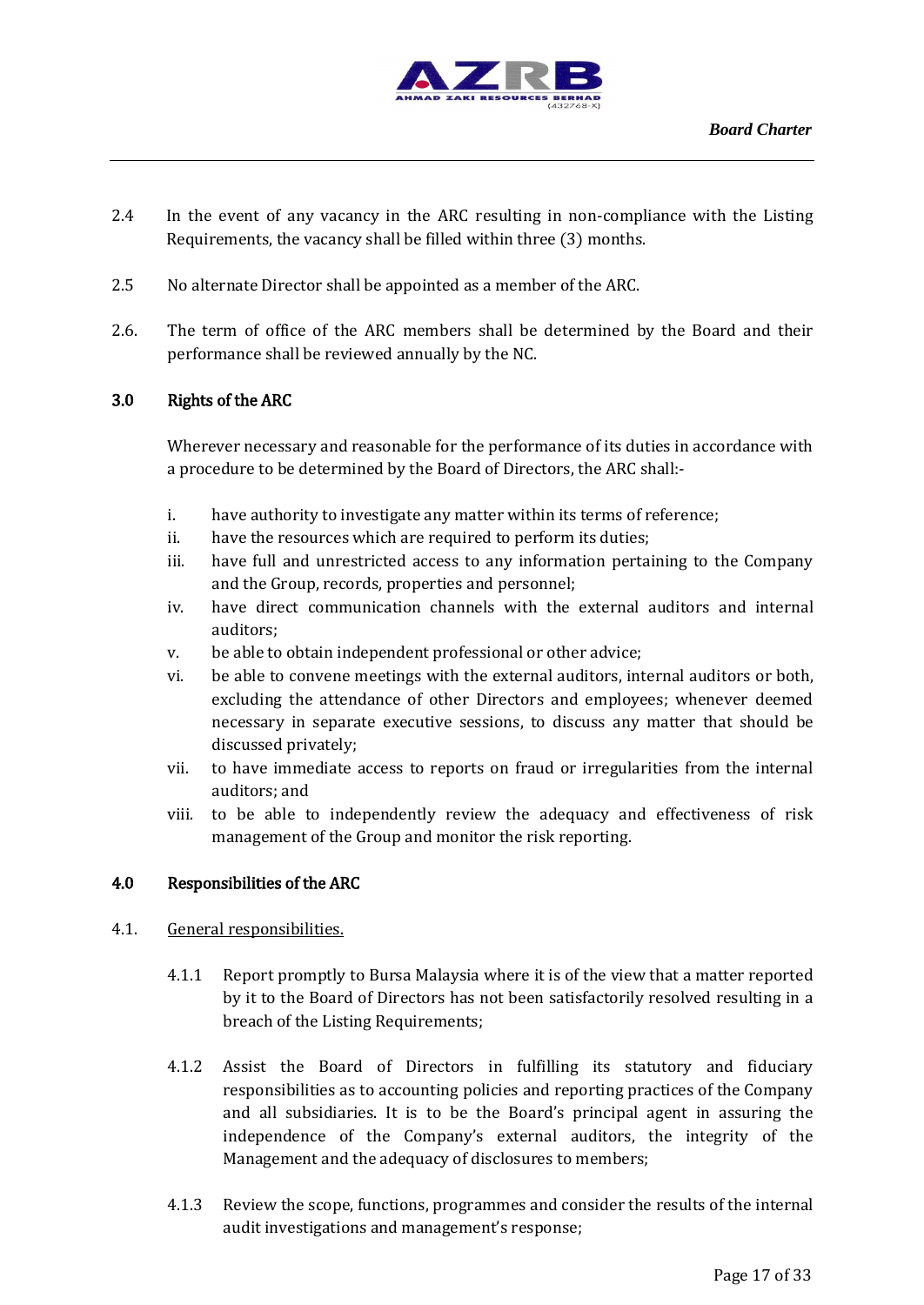

- 4.1.4 Report to the Board its activities, significant result and findings with such recommendations as the Committee may deem appropriate;
- 4.1.5 Review and update the ARC Terms of Reference;
- 4.1.6 Other such functions as may be agreed by the ARC and the Board of Directors, or as required under any law or regulation.
- 4.1.7 To oversee the internal control structure to ensure operational effectiveness and protect the Company's and the Group's assets from misappropriation; and
- 4.1.8 to review related party transactions entered into by the Company and the Group to ensure that such transactions are undertaken on the Group's normal commercial terms and that the internal control procedures with regards to such transactions are sufficient and to review any conflict of interest situation.

#### 4.2 Internal Controls and Risk Assessment

- 4.2.1 Review and evaluate the effectiveness of the Company's process for assessing significant risks or exposures and the steps management has taken to minimise such risks to the Company.
- 4.2.2 Consider and review with Management, the external auditors and internal auditors:
	- i. The effectiveness or weaknesses in the Company's internal controls including computerised information systems controls and security, the overall control environment and accounting and financial controls; and
	- ii. Any related significant findings and recommendations of the external auditors and the internal auditor together with Management's responses thereto, including the timetable for implementation of recommendations to correct weaknesses in internal control.
- 4.2.3 Review with internal auditor and the external auditors the coordination of audit effort to assure completeness of coverage of key business controls and risk areas, reduction of redundant efforts, and the effective use of audit resources.
- 4.2.4 Discuss with Management, the external auditors and internal auditor, the status and adequacy of management information systems and other information technology, including the significant risks related thereto and major controls over such activities.
- 4.2.5 Regular visits to operating units by Senior Management. The system of internal control was satisfactory and has not resulted in any material losses,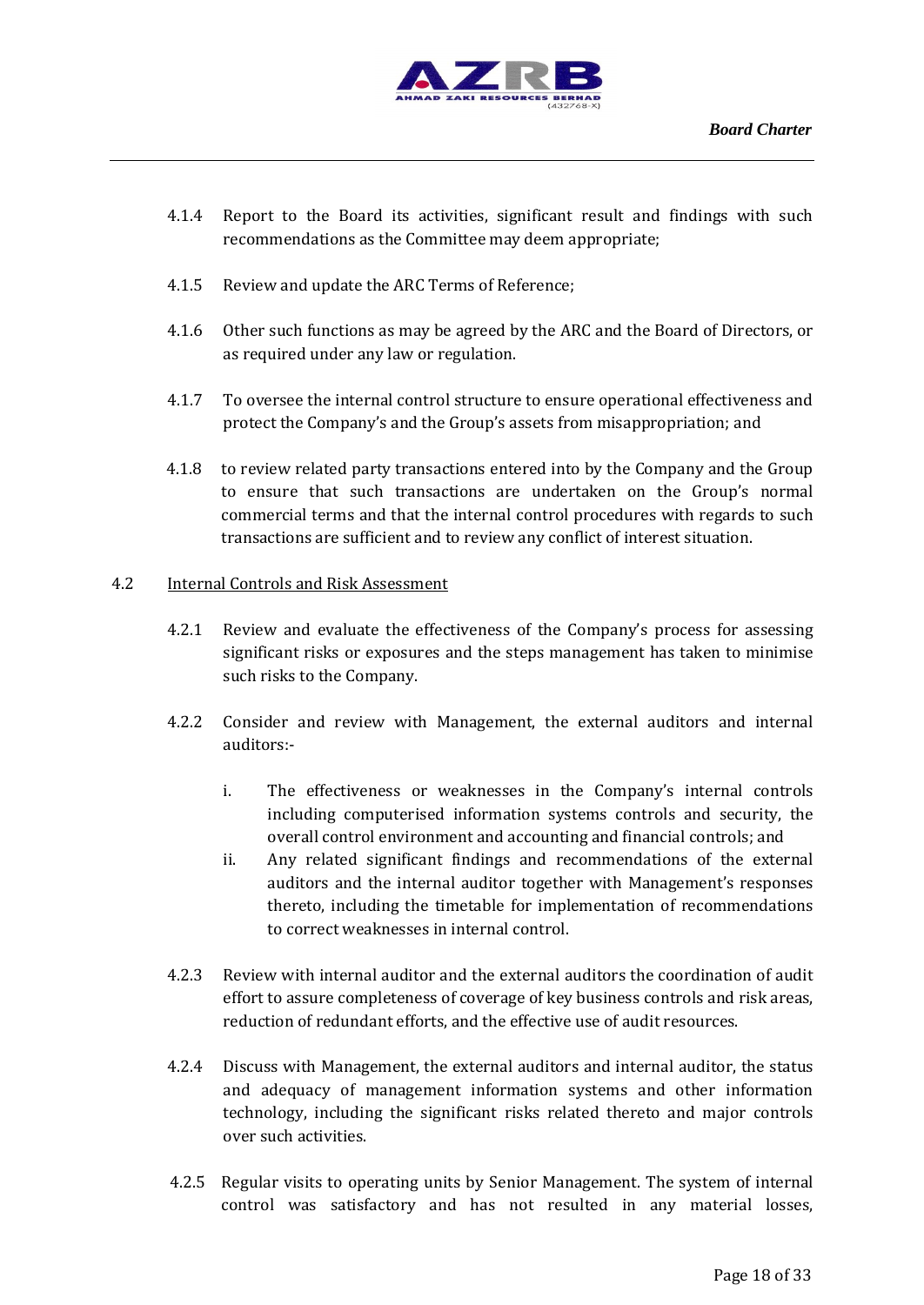

contingencies or uncertainties that would require disclosure in the Group's Annual Report.

- 4.2.6 Identifying principal risks the Company and the Group are facing and ensure that appropriate systems are implemented or steps are taken to manage these risks, ensuring that the system is robust enough so as to enable it to respond to changes in the business environment.
- 4.2.7 Setting appropriate objectives, performance targets and policies for the management of key risks faced by the Company and the Group, their review, and communicating the requirements of risk management policies, as formulated or reviewed, on a continuous basis.
- 4.2.8 Ensuring that there exists an appropriate organisation and reporting structure in place to support the delivery of risk management policies on an on-going basis.
- 4.2.9 Developing a risk and assurance strategy and policy and interpreting and summarizing the outputs from the Group-wide risk assessment process.
- 4.2.10 Preparing the relevant compliance statements relating to risk management for inclusion in the statement on internal control of the Annual Report.

#### 4.3 Financial Reporting

- 4.3.1 To review the Group's financial performance and position through annual financial statement, including annual and interim reports, press releases and statutory filings, and consider whether the information contained in these documents is consistent with the information contained in the financial statements prior to submission to the Board of Directors for consideration and approval.
- 4.3.2 Review with Management and the external auditors at the completion of the annual examination:
	- i. The Company's quarterly and year-end financial statements and related footnotes;
	- ii. The external auditor's audit of the financial statements and their report thereon;
	- iii. Review significant adjustments arising from the audit and the going concern assumption;
	- iv. Any changes required in the external auditor's audit plan;
	- v. Any serious difficulties or disputes with management encountered during the course of audit;
	- vi. The existence of significant estimates and judgements underlying the financial statements, including rationale behind those estimates as well as the details on material accruals and reserves;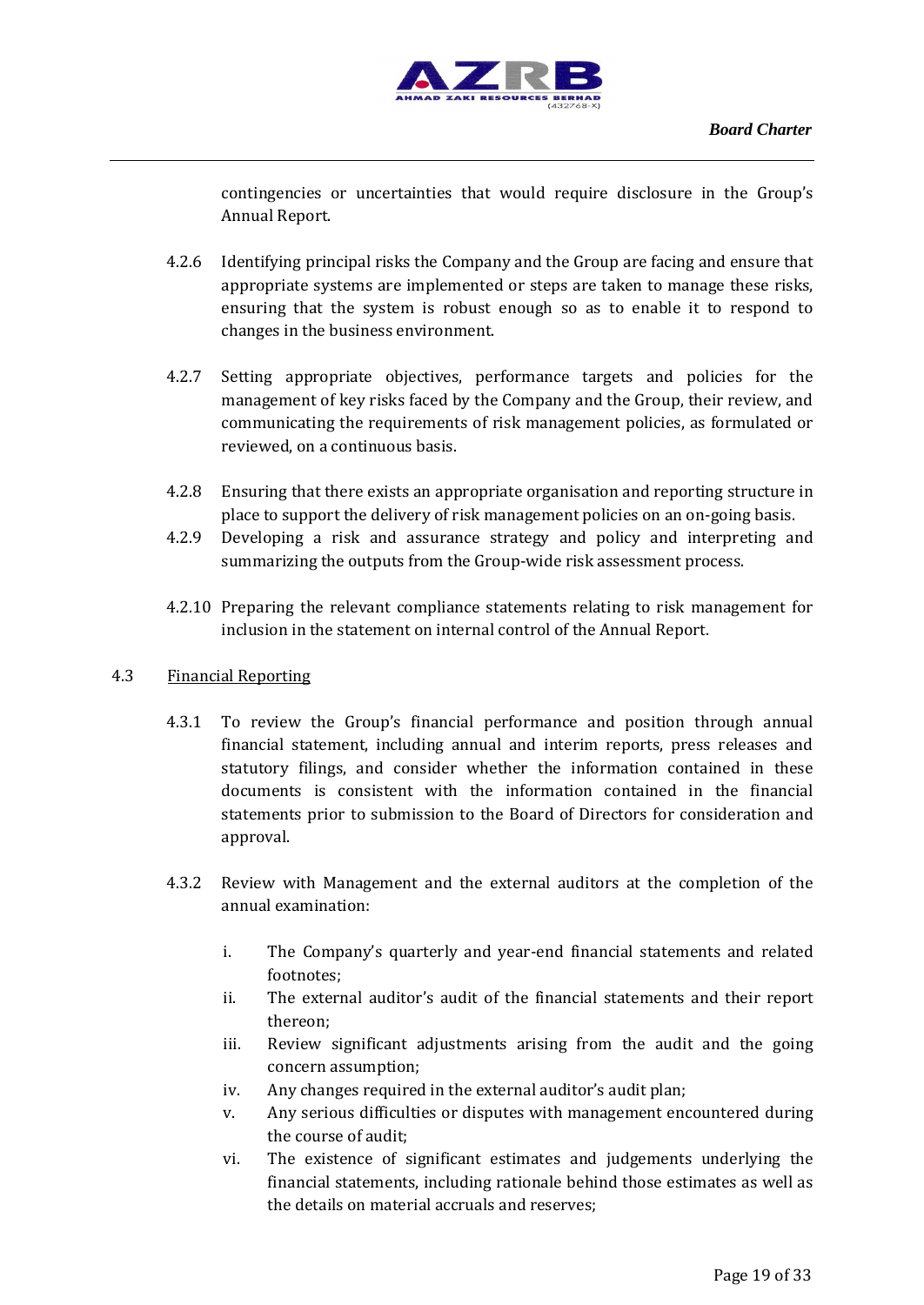

- vii. Other matters related to the conduct of the audit which are to be communicated to the ARC under generally accepted auditing standards;
- viii. Review and approve any changes in the Company's accounting policies and practices, significant and unusual events, compliance with accounting standards and other legal requirements;
- ix. Consider any related party transaction and conflict of interest situation that may arise within the Company or group, including any transaction, procedure or course of conduct that raises questions of management integrity; and
- x. Assess internal processes for determining and managing key financial statement risk areas.

#### 4.4 External Audit

- 4.4.1 Recommend to the Board of Directors, the external auditors to be nominated, compensation of the external auditors, review and discharge of the external auditors. Factors to be considered for the nomination of the external auditors include the adequacy of the experience and resources of the firm and the persons assigned to the audit.
- 4.4.2 Review any letter of resignation from the external auditors of the Company.
- 4.4.3 Review and report to the Board of Directors if there is reason (supported by grounds) to believe that the external auditor is not suitable for reappointment.
- 4.4.4 Review with the external auditors and report to the Board on the evaluation of the audit plan, the system of internal controls, audit report and the assistance given by the employees to the external auditors.
- 4.4.5 Review the scope and approach of the annual audit with the external auditors.
- 4.4.6 Assess the external auditors' process for identifying and responding to key audit and internal control risks.
- 4.4.7 Review the external auditors' identification of issues and business and financial risks and exposures.
- 4.4.8 Review the external auditor's management letter and management response.
- 4.4.9 Confirm and assure the independence of the external auditors, including a review of the nature of all services and related fees provided by the external auditors.
- 4.4.10 Instruct the external auditors to communicate and to report directly to the ARC any serious difficulties or disputes with management.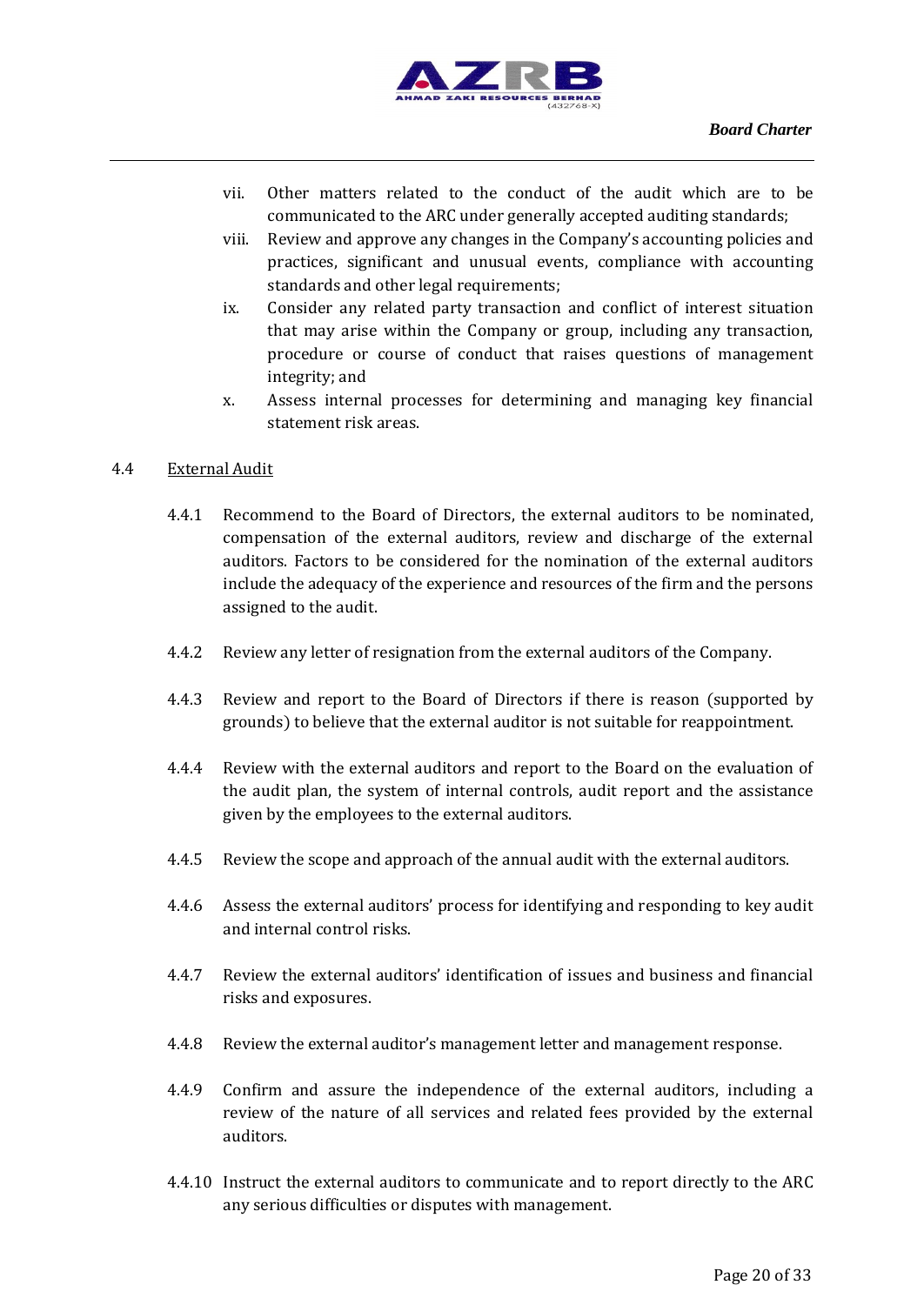

4.4.11 Meet with the external auditors without other board members present a least once a year.

#### 4.5 Internal Audit

- 4.5.1 The Internal Audit function of the Company shall be independent of the activities it audits and, reports directly to the ARC.
- 4.5.2 Evaluate the internal audit process for establishing the annual internal audit plan and focus on risk.
- 4.5.3 Consider, in consultation with internal audit, the audit scope and the role of internal audit.
- 4.5.4 Review and evaluate the scope, which includes the necessary authority to carry out its work, risk assessment and nature of the internal audit plan and any subsequent changes, including whether or not the internal audit plan is sufficiently linked to the company's overall objectives and management's success risk and factors.
- 4.5.5 Review any appraisal or assessment of the internal audit function; approve any appointment or termination of members of the internal audit function; review of the adequacy of the competency of the internal audit function.
- 4.5.6 Review the appointment, replacement, reassignment, dismissed or resignations of key members of internal audit staff.
- 4.5.7 Consider and review with management, the external auditors and internal auditor the following:
	- i. Significant findings during the year and management's responses thereto, including the timetable for implementation of the recommendations to correct weaknesses in internal control;
	- ii. Any difficulties encountered in the course of their audits, including any restrictions on the scope of work or access to require information;
	- iii. Any changes required in the planned scope of their audit plan;
	- iv. The internal auditing department budget and staffing;
	- v. The internal auditing department charter; and
	- vi. Internal auditor's compliance with the IIA's Standards for the Professionals Practice of Internal Auditing (Standards).
- 4.5.8 Confirm and assure the independence of the internal auditor.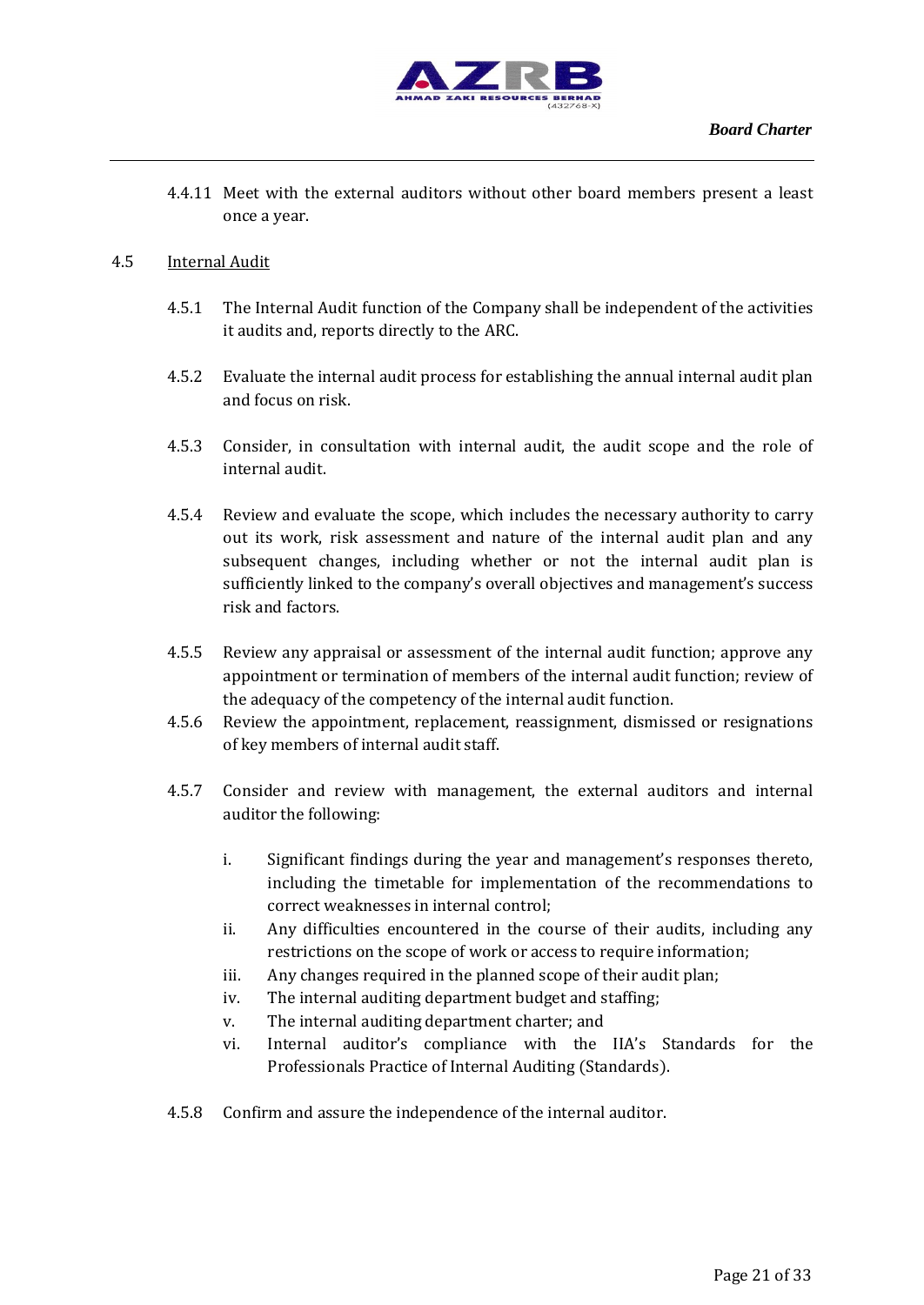

#### 4.6 Compliance with laws and regulations

- 4.6.1 Ascertain whether the Company has an effective process for determining risks and exposures from asserted and unasserted litigation and claims and from noncompliance with laws and regulations.
- 4.6.2 Review any legal, tax or regulatory matters that may have a material impact on company operations and the financial statements, related company compliance policies, and programs and reports received from regulators.

#### 4.7 Compliance with Code of Business Ethics

- 4.7.1 Review and assess the Company's processes for administering a Code of Business Ethics.
- 4.7.2 Review with internal auditor and the external auditors the results of their review of the Company's monitoring of compliance with the Company's Code of Business Ethics.
- 4.7.3 Review policies and procedures with respect to officers' expense accounts and prerequisites, including their use of corporate assets, and consider the results of any review of these areas by the internal audit or external auditor.

#### 5.0 Meeting

- 5.1 The ARC is to meet at least four (4) times a year and as many times as ARC deems necessary;
- 5.2 The quorum for any meeting of the ARC shall be two (2), of whom the majority of members present shall be Independent Directors;
- 5.3 The Management including Chief Financial Officer, Financial Controller, Head of Internal Audit and Risk and also external auditors may be invited to attend meetings of the ARC;
- 5.4 Upon request by the external auditors, the Chairman of the ARC shall convene a meeting of the ARC to consider any matter the external auditors believe should be brought to the attention of the Directors or members of the Company;
- 5.5 If at any meeting the Chairman is not present at the time appointed for holding the meeting, or is unwilling to act, the members present may choose one of their members other than an Executive Director to chair the ARC meeting; and
- 5.6 The ARC may regulate its own procedures, in particular:
	- i. the calling of meetings;
	- ii. the notice to be given of such meetings;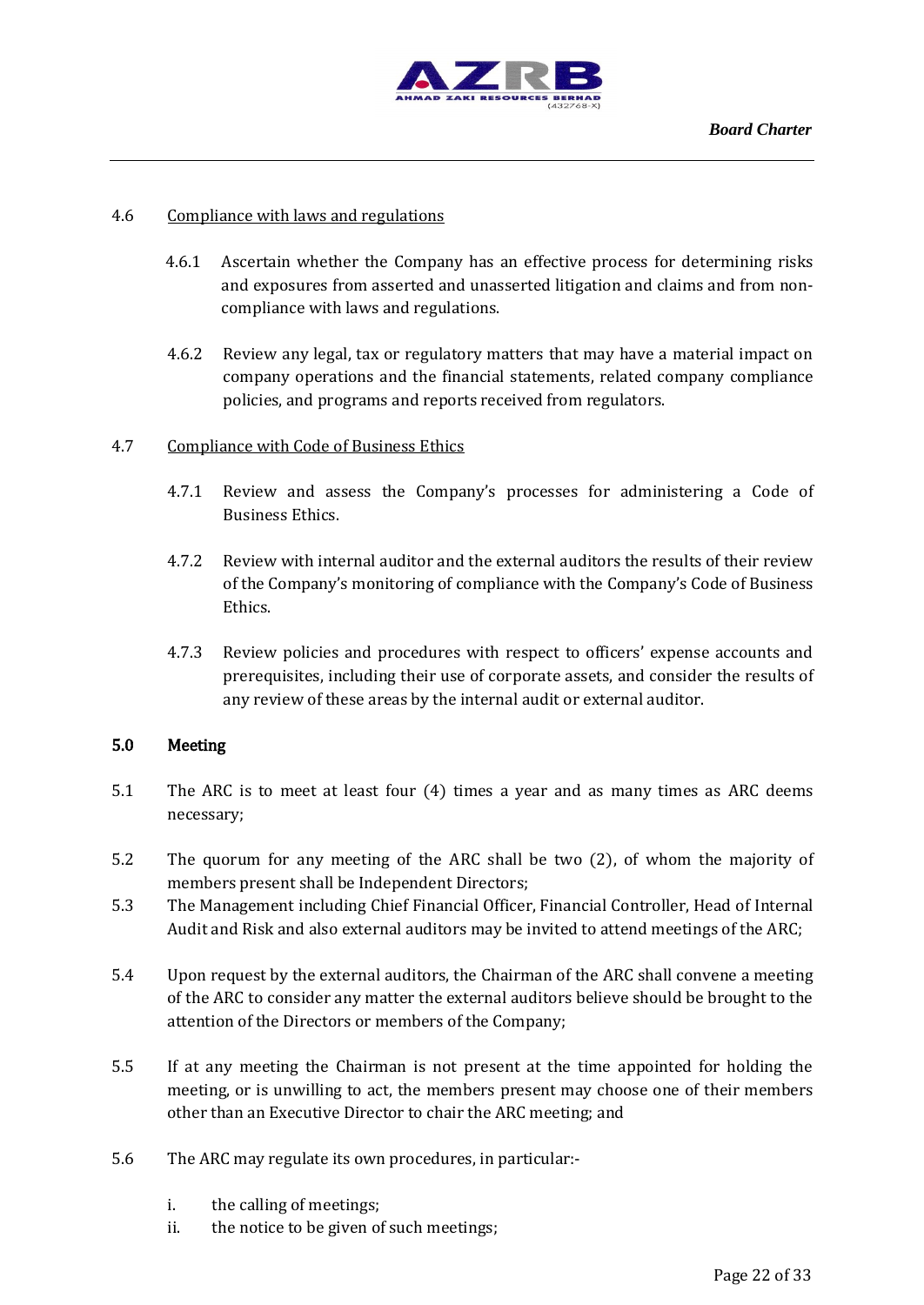

- iii. the voting and proceedings of such meetings;
- iv. the keeping of minutes; and
- v. the custody, protection and inspection of such minutes.

## 6.0 Secretary

The secretary of the ARC shall be the Company Secretary.

## 7.0 Minutes

Minutes of each meeting are to be prepared and sent to the ARC members and the Company's Directors who are not members of the ARC.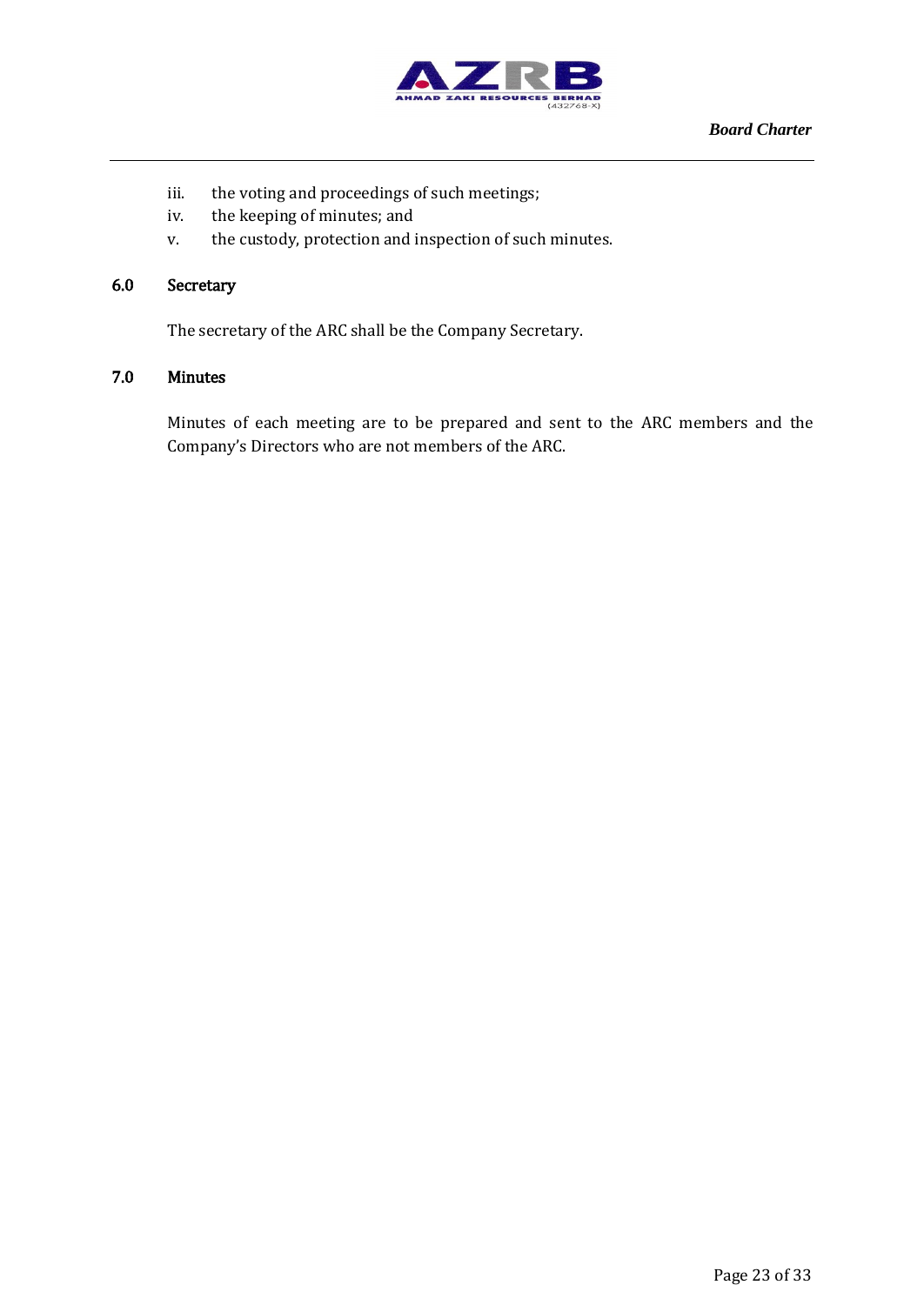



### NOMINATION COMMITTEE ("NC") TERMS OF REFERENCE

#### 1.0 Purpose

The NC is a Committee of the Board. Its primary function is to propose, consider and recommend to the Board, candidates for directorships to be filled in the Board and Board Committees, including assessing the eligibility of Independent Non-Executive Directors who have served more than twelve (12) years as well as re-election of Directors pursuant to Section 205 of the Companies Act, 2016. The NC is also tasked to assess performance of the effectiveness of individual members of the Board on an ongoing basis.

#### 2.0 Composition

- 2.1 The NC shall comprise exclusively of Non-Executive Directors, a majority of whom must be Independent Directors. The definition of an Independent Director is set out in Appendix 1.
- 2.2 The Board shall appoint one (1) of the members of the NC as the chairperson.
- 2.3 The term of appointment shall be reviewed at least once in every three (3) years.

#### 3.0 Responsibilities of the NC

The NC shall have the following responsibilities:

- i. To develop succession planning policy and ensure that the policy is kept under review;
- ii. To assess the effectiveness of the Board and Board Committees as a whole and the contribution of each individual Director according to the assessment process on an annual basis;
- iii. To review annually the required mix of skills and experience and other qualities, including core competencies, which Non-Executive Directors should bring to the Board;
- iv. To consider and recommend Directors for appointment and re-election as members of the Board and Board Committees and advise the Board on suitability of such candidate;
- v. To consider and recommend Independent Non-Executive Directors who have served for a cumulative term of more than twelve (12) years to continue in office as Independent Non-Executive Director;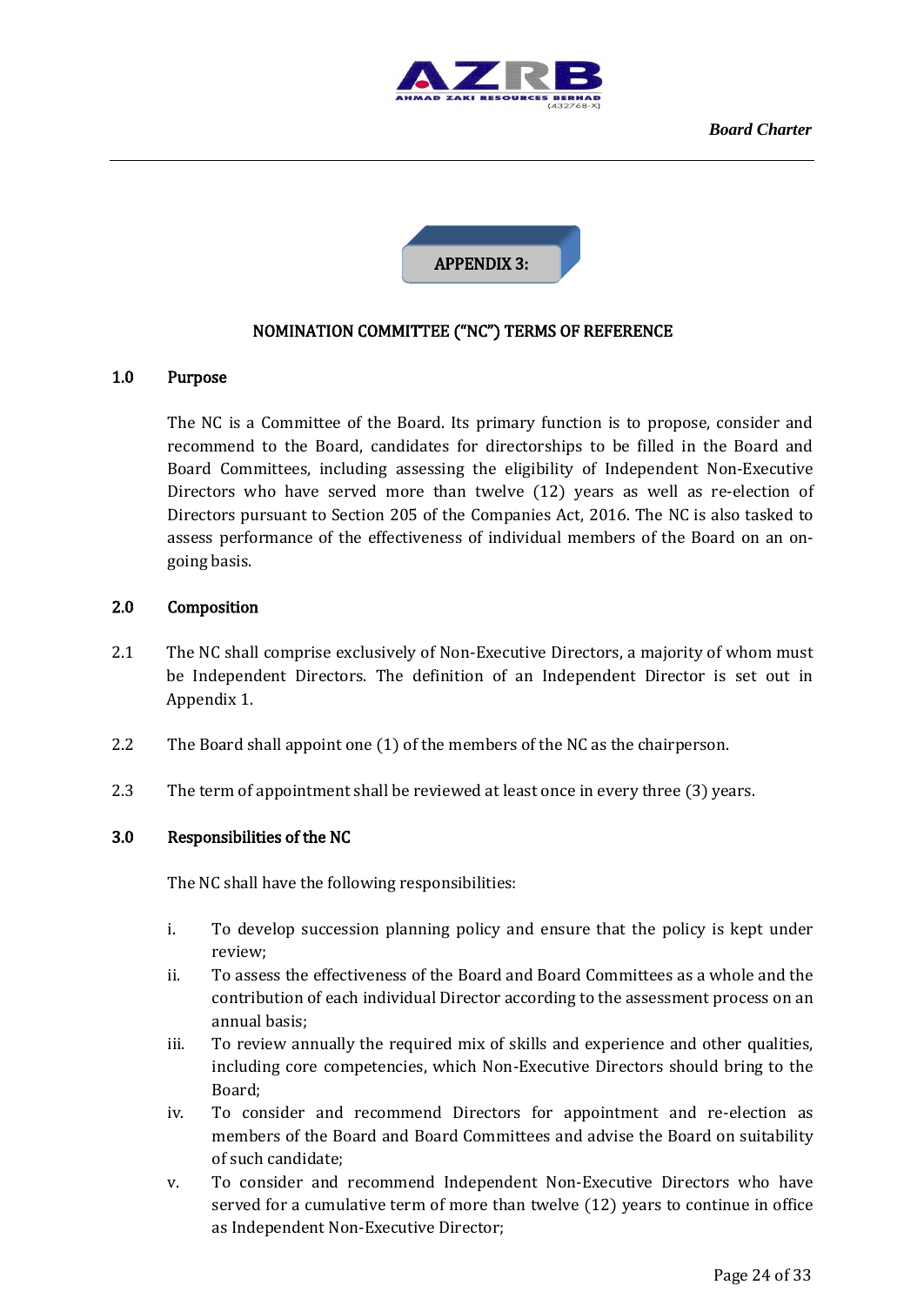

- vi. To conduct the introduction briefing for the new Board members with regards to the overall operations and corporate objectives of the Group; and
- vii. To review the term of office and performance of the Audit and Risk Committee and each of its members annually to determine whether the Audit and Risk Committee and members have carried out their duties in accordance with their terms of reference.

# 4.0 Rights of NC

The NC shall have the following rights in order to discharge its responsibilities set out in item 3.0 above:

- i. To conduct necessary search on the background of the potential candidates; and
- ii. To obtain the necessary information from the Management with regards to the Group's operation.

# 5.0 Meeting

The NC shall meet at least once a year or at such other times as the Chairman of the NC deems necessary and each meeting must be attended by at least two (2) members.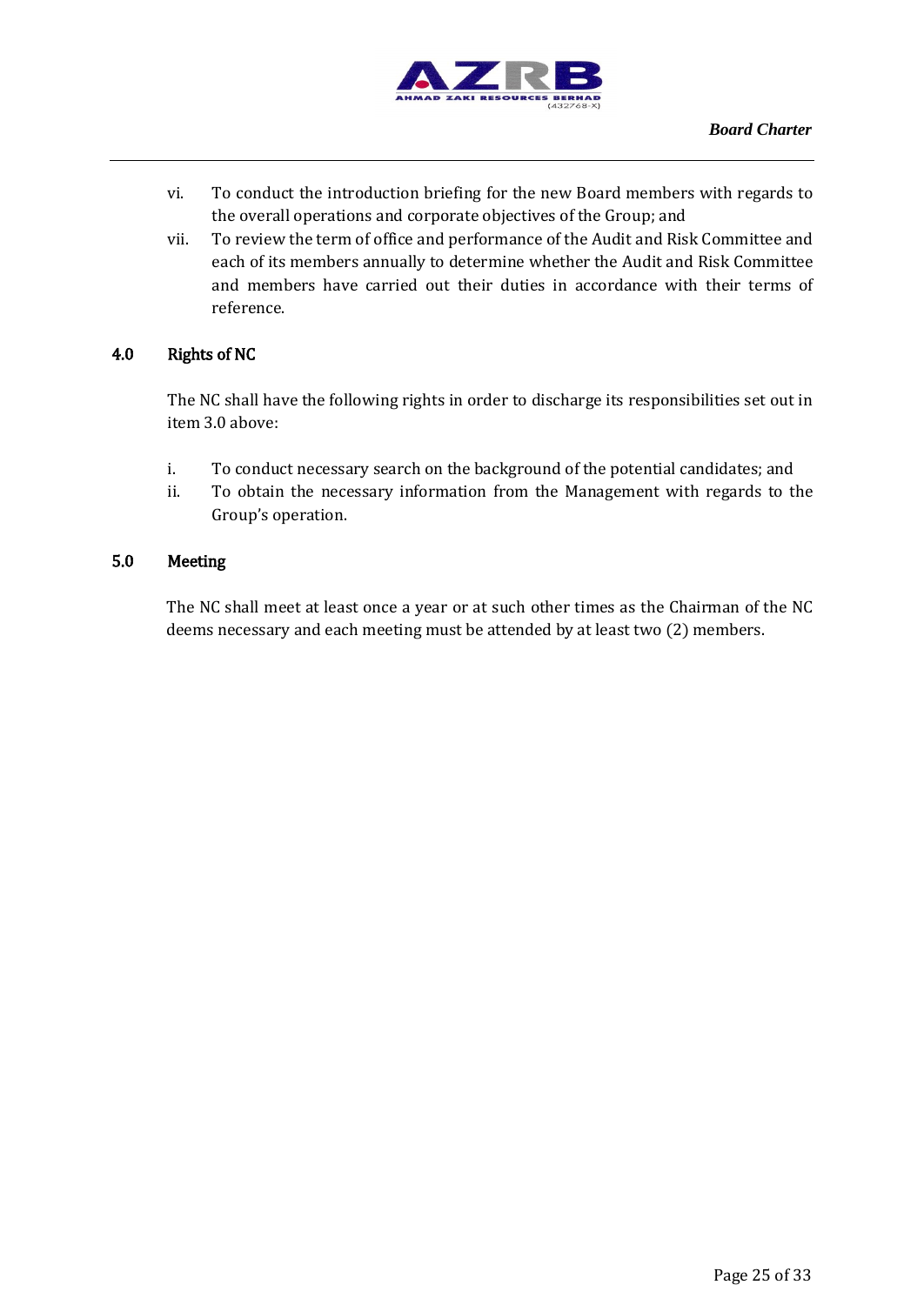



# REMUNERATION COMMITTEE ("RC") TERMS OF REFERENCE

#### 1.0 Purpose

The main function of the RC is to set the policy framework and recommend to the Board on remuneration packages and benefits extended to the Directors, drawing from outside advice, ensuring that compensation is competitive and consistent with the Company's culture, objectives and strategy, sufficient to attract and retain the Directors needed to run the Company successfully.

#### 2.0 Composition

- 2.1 The RC shall be appointed by the Board from amongst the Directors consisting of Executive and Non-Executive Directors. It shall consist of not less than three (3) members. The Chairman shall be appointed by the Board.
- 2.2 The term of appointment shall be reviewed at least once in every three (3) years.

#### 3.0 Meeting

- 3.1 The RC shall meet at least once a year or more frequently as required to review the remuneration package of the Directors.
- 3.2 Each meeting must be attended by a minimum of two (2) members and the chairperson shall attend all meetings of the RC other than when matters concerning himself are under discussion.
- 3.3 The chairperson must ensure that sufficient notice must be given to each member to attend the meeting and copies of minutes must be properly kept by the Company Secretary (to be decided by the Committee itself) and circulated to the members.

#### 4.0 Responsibilities of the RC

- 4.1 The responsibilities of the RC shall include the following:
	- i. To recommend to the Board with regards to establishing a formal and transparent procedures for developing the policy on the remuneration packages for the Directors; and
	- ii. To review and establish the remuneration packages for each of the Executive Directors as per the procedures and policies set by the Board and make the necessary recommendation to the Board for consideration and approvals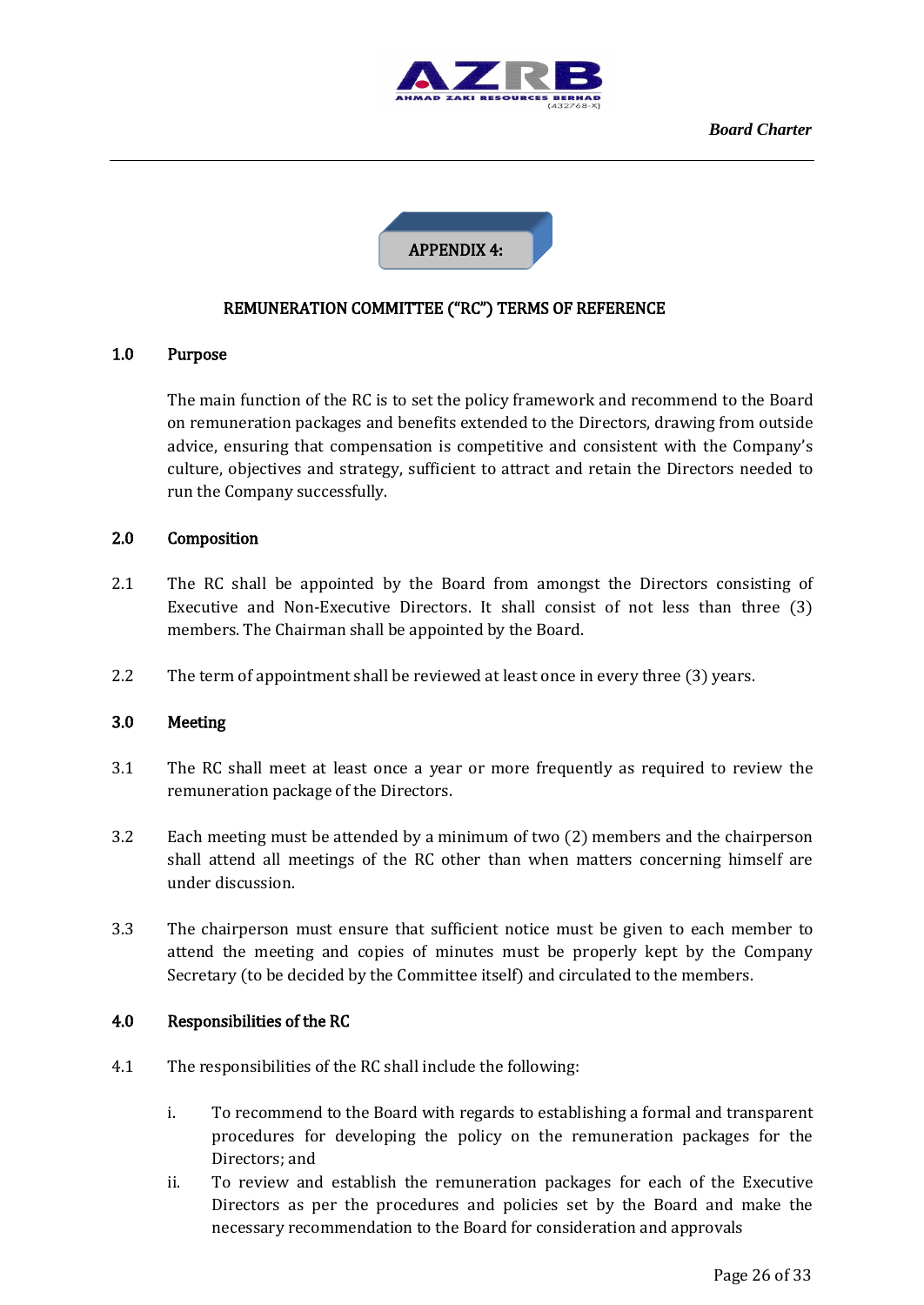

# 5.0 Rights of the RC

The RC shall have the rights to access to information, records, properties and employees of the Group and to draw outside advice as necessary with regards to the remuneration packages of Executive Directors should the needs required.

#### 6.0 Remuneration Policy

- 6.1 The RC shall aim to ensure that the remuneration is sufficient to attract and retain the Directors needed to run the Company successfully. The Committee shall judge where to position their Company relative to other companies. The Committee shall be aware of what comparable companies are paying and shall take account of relative performance.
- 6.2 In the case of Executive Directors, the component parts of remuneration shall be structured so as to link rewards to corporate and individual performance. In the case of Non-Executive Directors, the level of remuneration shall be linked to their experience and the level of responsibilities undertaken by the particular non-executive concerned. The Director concerned shall abstain from deliberations and voting on decisions in respect of his individual remuneration package.
- 6.3 The remuneration package comprises a number of separate elements which include base salary, bonus arrangements, retirement scheme and certain non-cash benefits.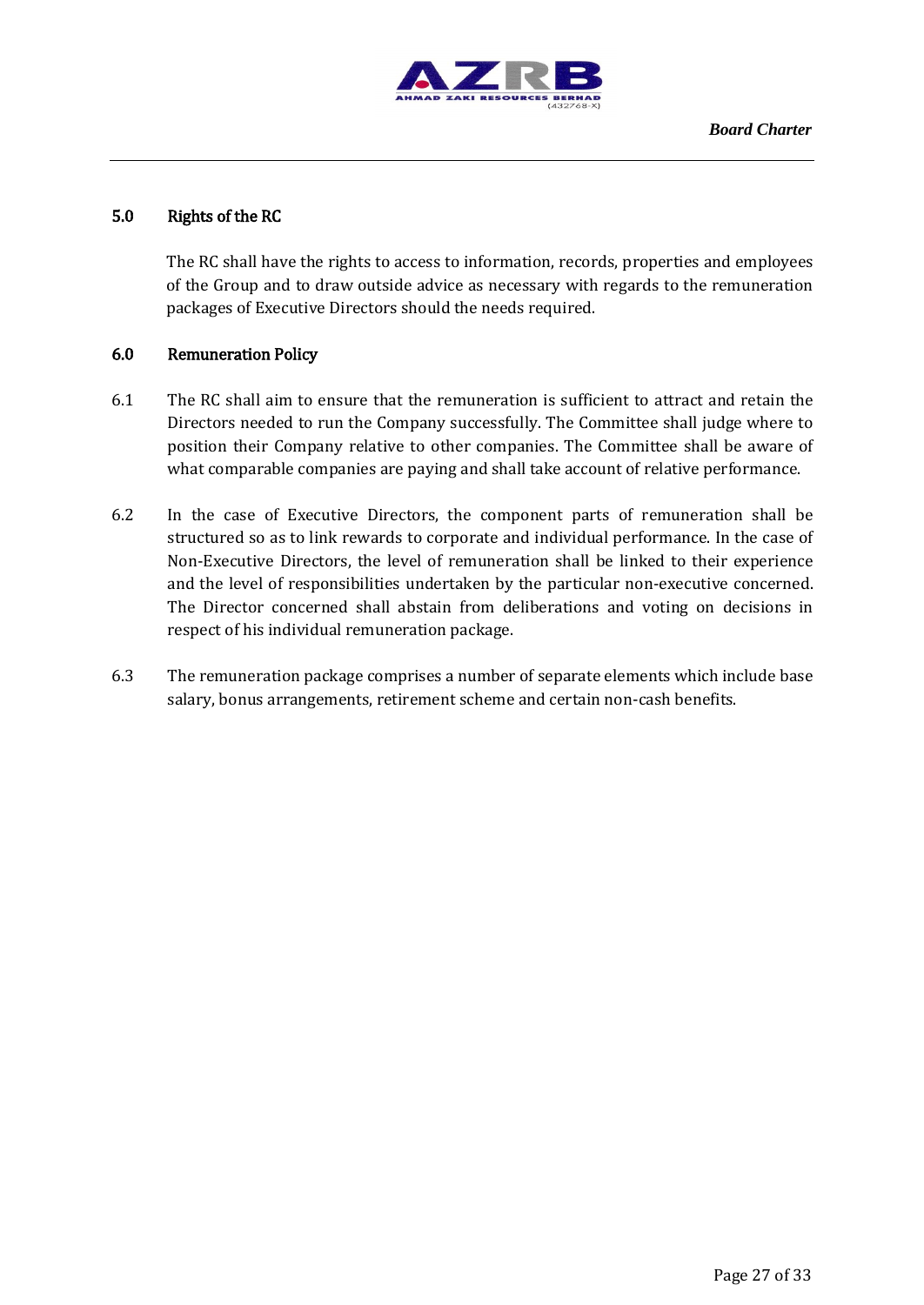



# EMPLOYEES' SHARE SCHEME (ESS) COMMITTEE TERMS OF REFERENCE

#### 1.0 Function and Responsibilities of the Employees' Share Scheme Committee

- 1.1 Administer the "Employees' Share Scheme" in accordance with the By-Laws as approved by the Board of the Company.
- 1.2 Do all act and things and in such manner as it, in its discretion, deems fit and enter into any transaction, agreement, deed, document or arrangement and make such rules and regulations, impose such terms and conditions, which are to be done by the Board pursuant to the By-Laws of the AZRB ESS.
- 1.3 Subject to the provisions of the AZRB ESS, to construe and interpret the By-Laws, the ESS, to define the terms therein and to recommend to the Board to establish, amend and revoke rules and regulations relating to the AZRB Employees' Share Scheme and its administration and the Board shall have the power by resolution to add to, amend and/or delete all or any of the By-Laws upon such recommendation, subject always to the terms of the By-Laws.
- 1.4 Subject By-Laws, the ESS Committee has the discretion at any time and from time to time within the duration of the ESS as it deems fit, offer such number of options to eligible employees in accordance with the ESS after taking into consideration the job grading, length of service, the Key Performance Indicator or appraisal of the eligible employee and such other factors as the ESS Committee deems relevant. The selection for the participation in the ESS shall be determined by the ESS Committee whose decision shall be final and binding after approval of the Board.
- 1.5 The ESS Committee shall recommend the exercise price payable for upon the exercise of any option granted to the Board. The exercise price as determined by the Board upon recommendation of the ESS Committee shall be conclusive and binding on any eligible employee who entitles after taking into consideration the job grading, length of service, the Key Performance Indicator or appraisal of the eligible employee (Grantee) and such other factors as the ESS Committee deems relevant.
- 1.6 ESS Committee shall determine whether or not to suspend (and if so, to later decide to lift such suspension of) the right in respect of any AZRB ESS of a Grantee in the event of the commencement of Disciplinary Proceedings (whether or not such Disciplinary Proceedings will give rise to a dismissal or termination of service) against such Grantee or determine any reduction in the number of shares comprised in the AZRB ESS held by that Grantee which are unexercised at the time or determine whether or not the Grantee may continue to exercise at the time or determine whether or not the Grantee may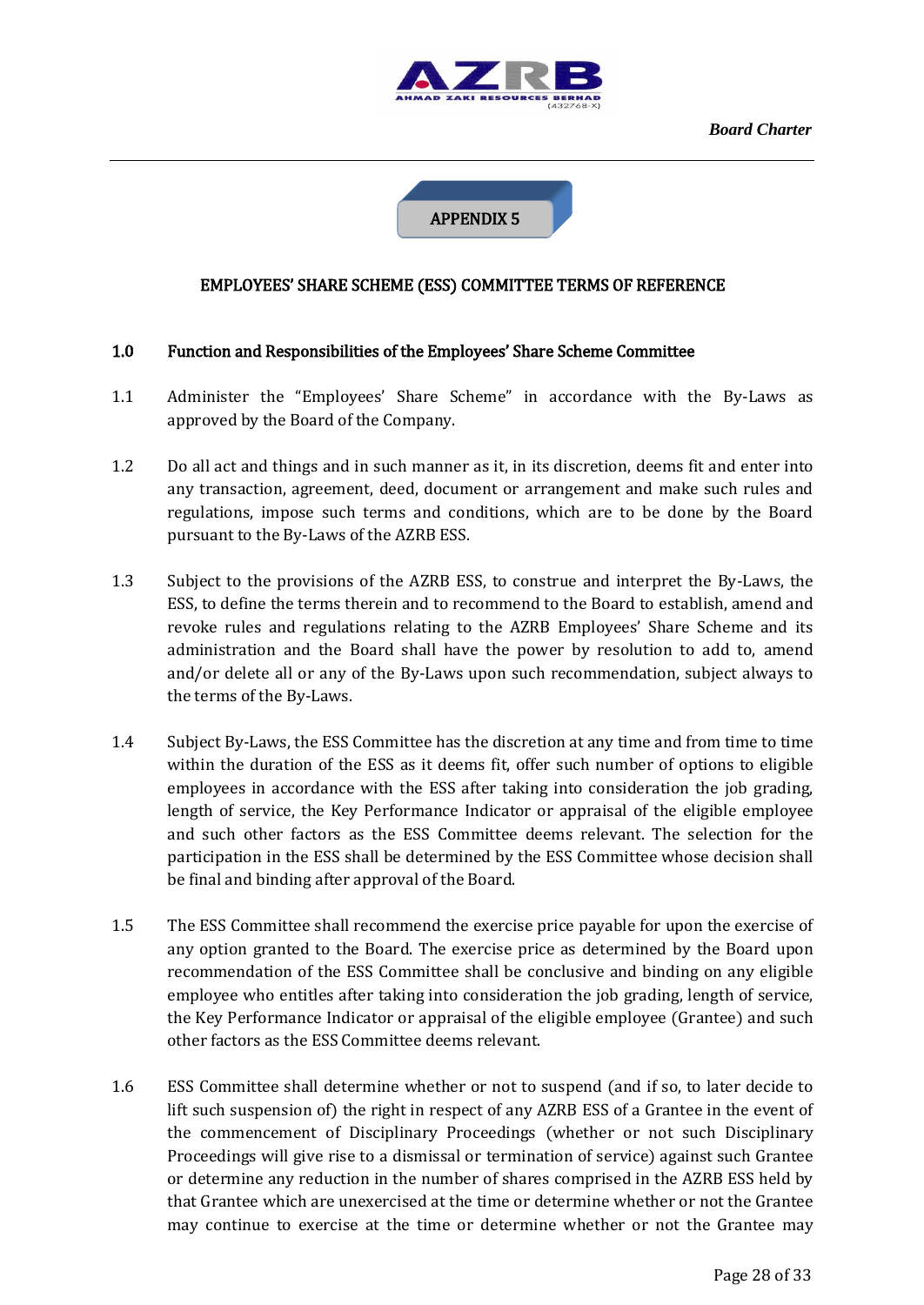

continue to exercise his/her ESS and to impose any limits, terms and conditions as it deems appropriate in respect of such exercise.

- 1.7 The ESS Committee shall suspend the Grantee's option pending the outcome of such disciplinary proceedings provided always that:
	- i. In the event that such Grantee shall subsequently be found not guilty of the charges which give rise to such disciplinary proceedings, the ESS Committee shall reinstate the rights of such Grantee to exercise his/her option;
	- ii. In the event the disciplinary proceedings result in a recommendation for the dismissal or termination of service such as Grantee, the option shall immediately cease without notice and be null and void and of no further force and effect upon pronouncement of the dismissal or termination of service of such Grantee notwithstanding that such recommendation may be subsequently challenged by the Grantee in any other forum; and
	- iii. In the event such Grantee is found guilty but not dismissed or termination of service is not recommended, the ESS committee shall have the right to determine at its discretion whether or not the Grantee may continue to exercise this option and if so, to impose such limits, terms and conditions as it deems appropriate, on such exercise.
- 1.8 ESS Committee is responsible in the event of an alteration in the capital structure of the Company in the manner as prescribed in the By-Laws, to make any alterations to number of shares comprised in an ESS, so far as they are unexercised, the price and/or manner of the exercise of the ESS.
- 1.9 To determine with regard to the ESS, in the event of the cessation of the employment of a Grantee if cessation occurs by reason of the events as set out in the By-Laws or in the event of the death of any Grantee before any expiry, any acceleration of exercise, as yet unexercised and the times and period at or within such accelerated ESS may be exercised.
- 1.10 ESS Committee to process and approve the AZRB ESS Grantees which have been assessed with the term of the By-Laws.
- 1.11 ESS Committee to review in manner in which ESS are granted to and subsequently exercised by Eligible Employees from time to time to and compliance with the By-Laws and regulatory requirements, to perform such other duties and functions as may be requested by the Board.
- 1.12 Subject to these By-Laws, the ESS Committee shall do all acts and things and enter into any transaction, agreement, deed, document or arrangement and to make such rules and regulations, impose such terms and conditions, appoint any advisor, agent, trustee or nominate to facilitate the implementation and operation of the Scheme which the ESS Committee may in its discretion consider to be necessary or desirable for giving full effect to the Scheme. Unless otherwise expressly provided, where these By-Laws provide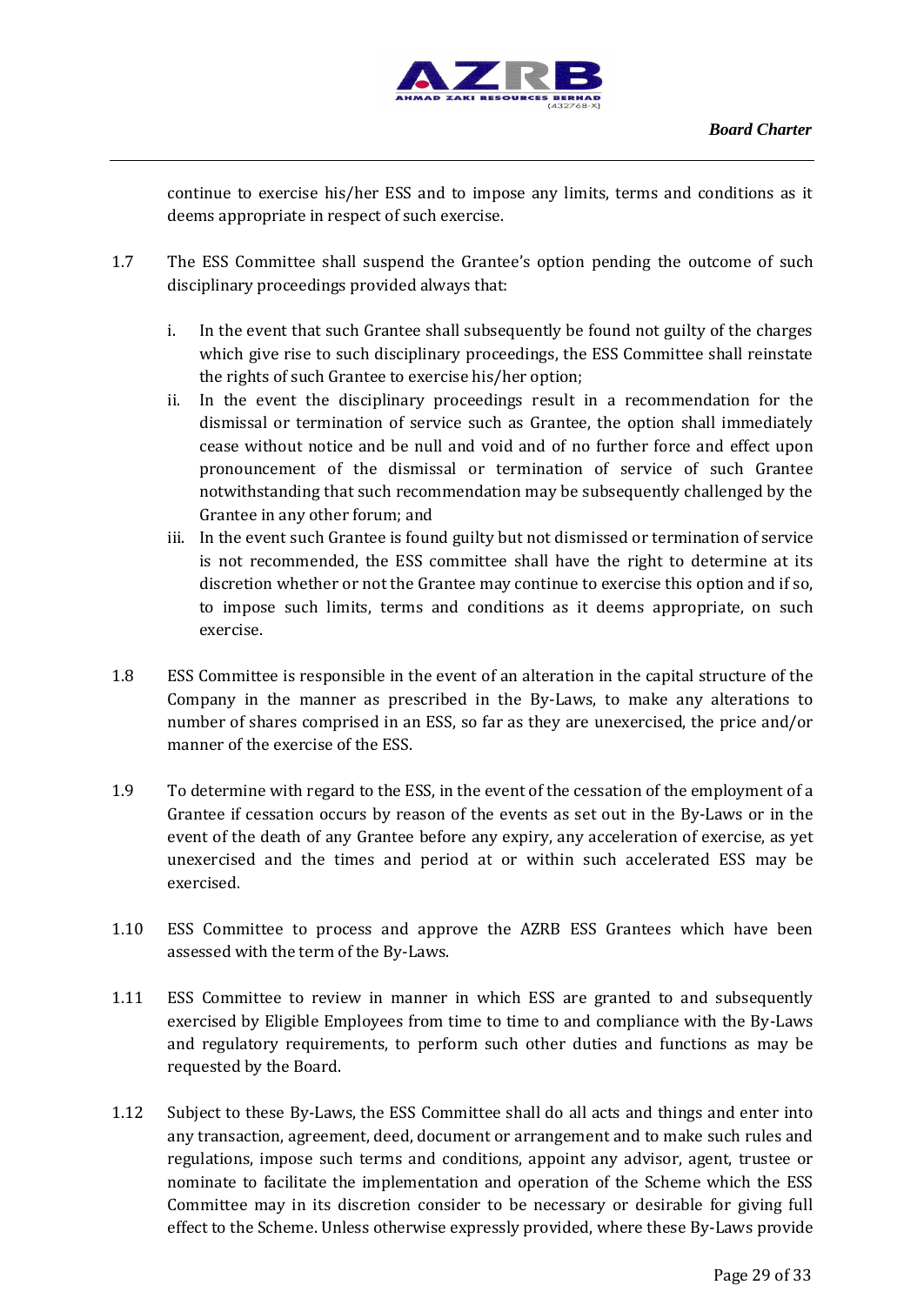

that any discretion is to be exercised by the ESS Committee, that discretion may be exercised by the ESS Committee in its absolute discretion.

## 2.0 Composition of the ESS Committee

- 2.1 The ESS Committee shall comprise at least five (5) members a majority of whom shall be Executive Director.
- 2.2 The members of the ESS Committee shall select a Chairman, who is a Board of member.
- 2.3 The members of the ESS Committee shall be appointed by the Board. The members of the ESS Committee shall be nominated by the Board of Directors and shall be appointed by resolution of the Board.
- 2.4 The Board shall have power at any time and from time to time to rescind the appointment of any person in the ESS Committee and appoint new members to the ESS Committee as it shall deem fit.
- 2.5 Alternate Directors shall not be appointed as members of the ESS Committee and subject to any regulatory disqualification, members of the ESS Committee shall not be removed except by the Board.
- 2.7 If a member of the ESS Committee resigns, or for any other reasons ceases to be a member thereof resulting in the number of members to be reduced to below five (5), the Board shall as soon as practical thereafter, appoint such number of new members as may be required to make up the minimum number of three (3) members. The Board shall within 2 (two) months fill the same so as to comply with all regulatory requirements and By-Laws. The ESS Committee will review and recommend to the Board for its approval.
- 2.8 A member of the ESS Committee shall excuse himself or herself from the meeting during discussions or deliberations of any matter which gives rise to an actual or perceived conflict of interest situation for him/her. This is required to avoid ESS Committee members from participating in the matters that will create conflict of interest.
- 2.9 The Board, may from time to time and in its absolute discretion, revise the composition of the ESS Committee and the roles and responsibilities of the ESS Committee.

## 3.0 Quorum and Meetings

- 3.1 In order to form a quorum, a minimum of two (2) ESS Committee members must be present.
- 3.2 Where only the minimum quorum is present or where only two (2) attendees are competent to cote on the question in issue, and there is equality in vote, the resolution shall deemed not to been passed, whereupon the question in issue shall be tabled at the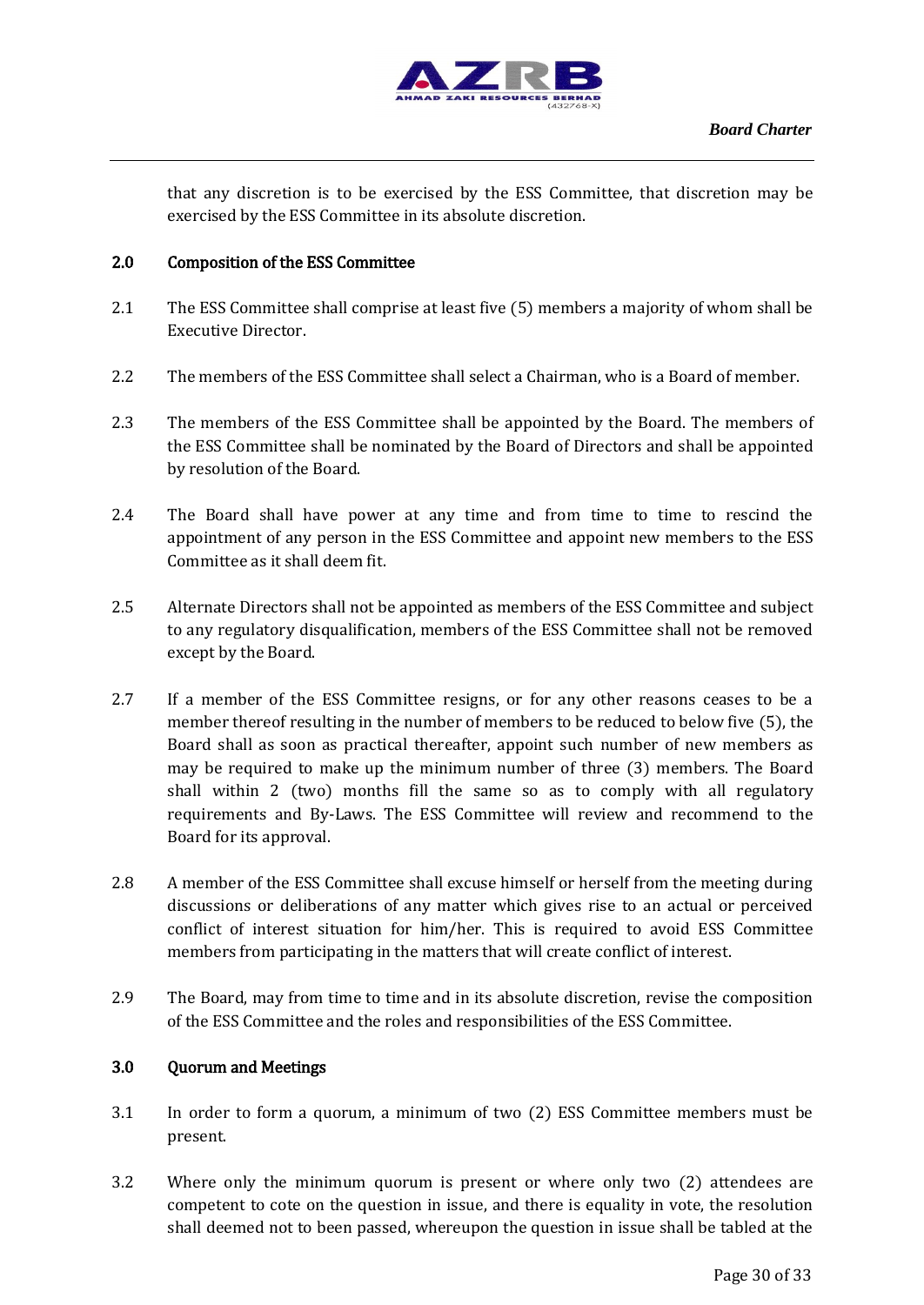

next meeting of the ESS Committee or referred to the Board, whichever is more expedient.

- 3.3 The ESS Committee shall meet as often as may be deemed necessary or appropriate in its judgment or the judgment of the Board.
- 3.4 The Chairman or a majority of members of the ESS Committee may call meetings upon reasonable notice to all members of the ESS Committee.
- 3.5 The Chairman of the ESS Committee shall be the Chairman of the meeting. If at any meeting the Chairman is not present, the members present may choose one of their members to be the Chairman of the meeting.
- 3.6 A resolution put to vote shall be decided by a majority of vote of the members present and each member shall have one vote. In the case of an equality of votes, the Chairman shall have a second or casting vote.
- 3.8 The Chairman of the ESS Committee shall report to the Board on any matter that should be brought to the Board's attention, and provide the recommendations of the ESS Committee that require the Board's approval.

## 4.0 Reserved Matters

- 4.1 The following matters shall be matters reserved for the Board:
	- 4.1.1 The determination of any special terms to apply to offers and/or ESS to Grantees who are employed by a subsidiaries or Group Company in jurisdictions outside Malaysia as may be considered necessary or appropriate to accommodate for differences in applicable law, tax, policy or custom and the approval of such supplements to or amendments, restatements or alternate versions of the AZRB ESS made in relation thereto; and
		- 4.1.2 In the event of any take-over offer being made for the issued share capital of the Company or any corporate proposal (including but not limited to a selective capital reduction exercise), the determination on the alteration of any ESS Period applicant, the alteration of any Commencement Date and/or Termination Date, the determination to alter the terms of any ESS.

#### 5.0 Power of the ESS Committee

- 5.1 In carrying out its duties and responsibilities, the ESS Committee shall have the following power and authority, in accordance with the procedures to be determined by the Board and at the cost of the Company:
	- 5.1.1 Have the resources which are required to perform its duties; and
	- 5.1.2 Have unlimited access to all the information and documents relevant to its activities, including but not limited to the following:
		- i. The full name and job title of a Grantee;
		- ii. The date of commencement of his/her employment with AZRB; and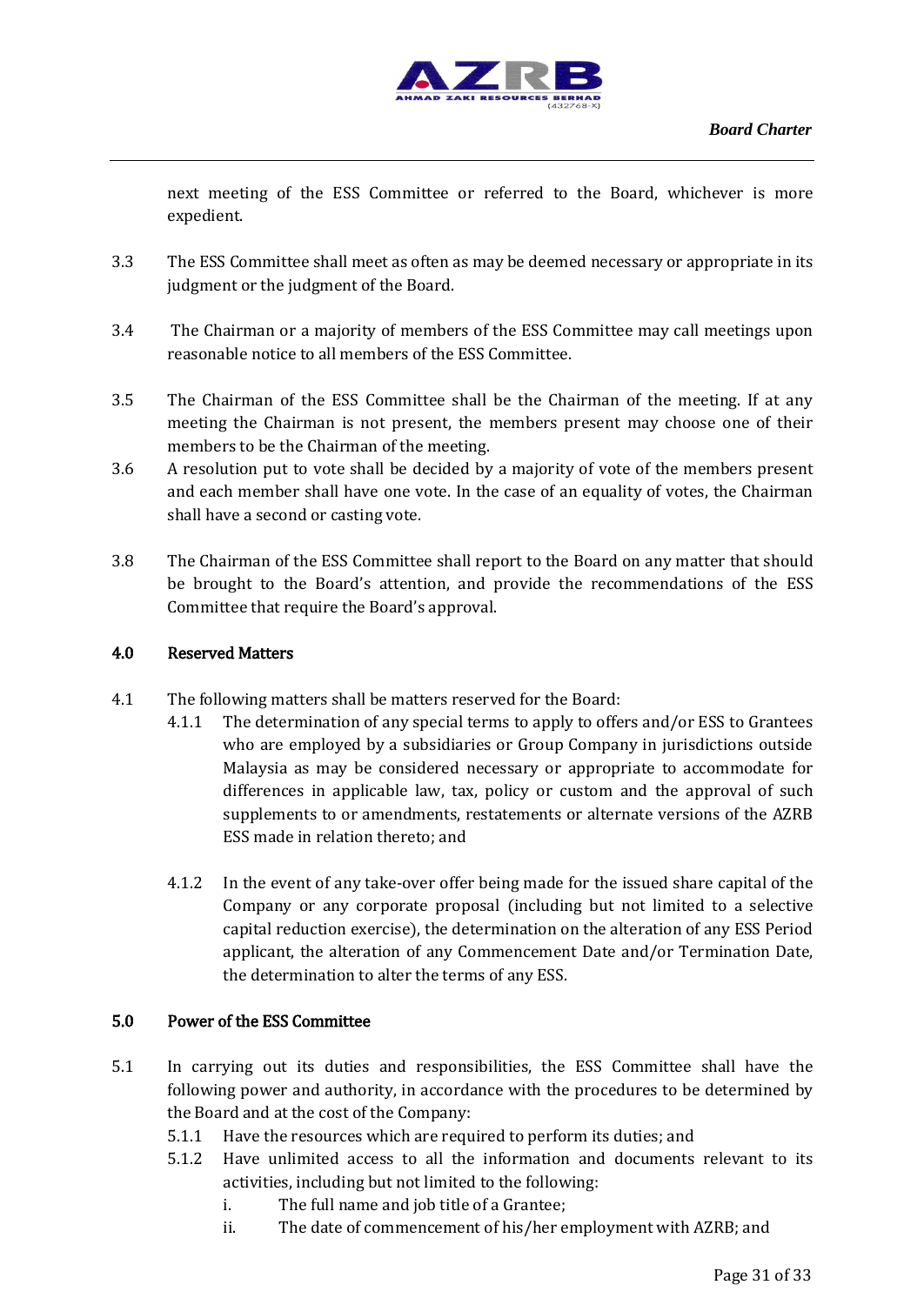

iii. His/her ESS allocation.

# 6.0 Secretary of the ESS Committee

The Director of Human Capital and Corporate Services is the secretary of the meeting. The agenda for each ESS Committee meeting, with due notice of the issues to be discussed, shall be sent to all members of the ESS Committee and to any other persons who may be required to attend. The Chairman of ESS Committee shall as soon as practicable submit a report on each meeting to the Board. All minutes of meetings shall be made available for inspection by the members of ESS Committee and the Board.

# 7.0 Review of Terms of Reference

7.1 The ESS Committee Terms of Reference shall be reviewed by the Board annually or where necessary to ensure its relevance in assisting the Board to discharge its duties with the changes in the Company Laws and Regulations that may arise from time to time and to remain consistent with the Board's objectives and responsibilities.

#### 8.0 Effective Date and Amendment

8.1 There terms of Reference are effective as of the date they are adopted by the Board, and they will remain until modified, superseded or cancelled by appropriate Board action.